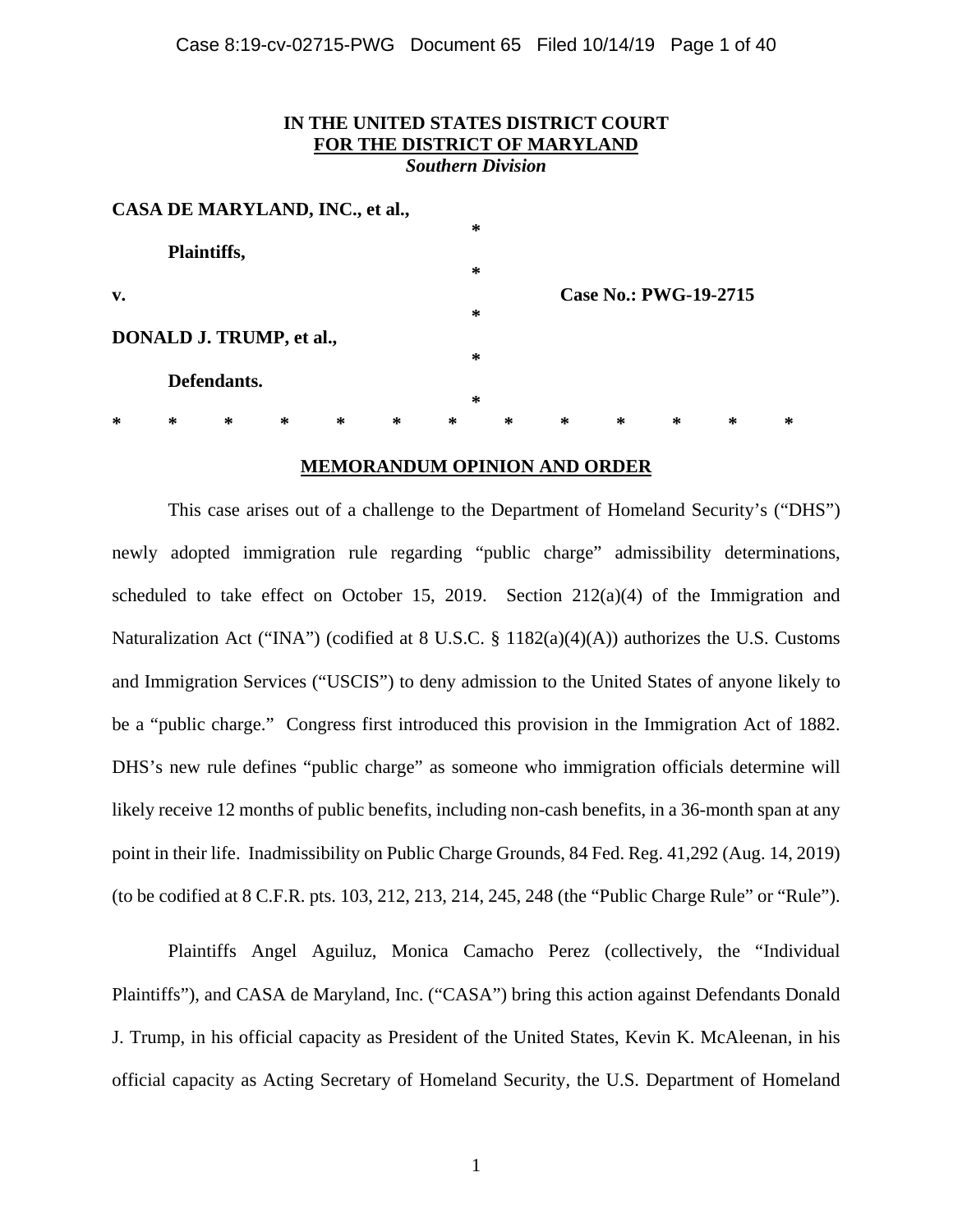### Case 8:19-cv-02715-PWG Document 65 Filed 10/14/19 Page 2 of 40

Security, and Kenneth T. Cuccinelli II, in his official capacity as Acting Director, U.S. Citizenship and Immigration Services. ECF No. 27. Plaintiffs argue that the Public Charge Rule violates the Administrative Procedures Act ("APA") and the Fifth Amendment to the U.S. Constitution. Pending before me is Plaintiffs' motion for a preliminary injunction and to postpone the effective date of the Rule. ECF No. 28. The issues have been fully briefed and a hearing was held on the motion.<sup>1</sup> For the reasons discussed below, Plaintiffs' motion is granted. DHS is enjoined from enforcing the Public Charge Rule and the effective date of the Rule is postponed on a nationwide basis during the pendency of this case.<sup>2</sup>

## **Background**

The public charge admissibility provision first appeared in the Immigration Act of 1882.

That Act denied admission to the United States of "any convict, lunatic, idiot, or any other person

unable to take care of himself or herself without becoming a public charge." Act of Aug. 3, 1882,

ch. 376, § 2, 22 Stat. 214, 214 ("1882 Act"). Between 1882 and the INA's enactment in 1952, the

public charge admissibility ground continued to appear in U.S. Immigration statutes.3

<sup>1</sup> *See* ECF Nos. 28, 52, 59, 60, 61. A hearing was held on October 10, 2019. Multiple *amici* also filed briefs. *See* ECF Nos. 36-1, 39-1, 43-1, 56-1.

 $2^2$  At the time of filing, three other federal district courts also have enjoined the Public Charge Rule. *See Make the Road New York v. Cuccinelli*, 19-cv-7993-GBD, 19-cv-7777-GBD (consolidated) (S.D.N.Y. Oct. 11, 2019) (nationwide injunction); *State of Washington v. U.S. Dept. Homeland Security*, 19-cv-5210-RMP (E.D. Wa., Oct. 11, 2019) (same); *City and County of San Francisco v. U.S. Citizenship and Immigration Services*, 19-cv-04717-PJH, 19-cv-4980-PJH, 19-cv-4975- PJH (consolidated) (N.D. Cal., Oct 11, 2019) (injunction as to San Francisco City or County, Santa Clara County, California, Oregon, the District of Columbia, Maine, and Pennsylvania). At least two other cases challenging the Public Charge Rule are pending. *See Mayor and City Council of Baltimore v. United States Department of Homeland Security*, 19-cv-4717-PJM (D. Md.); *Cook County, Illinois v. McAleenan*, 19-cv-6335-GF (N.D. Ill.).

<sup>3</sup> *See* Act of Mar. 8, 1891, ch. 551, § 1, 26 Stat. 1084, 1084 (denying admission to "[a]ll idiots, insane persons, paupers or persons likely to become a public charge"); Act of Feb. 20, 1907, ch. 1134, § 13, 34 Stat. 898, 902 (charging shipmasters with verifying under oath that each noncitizen passenger was not "an idiot, or imbecile, or a feeble-minded person, or insane person, or a pauper,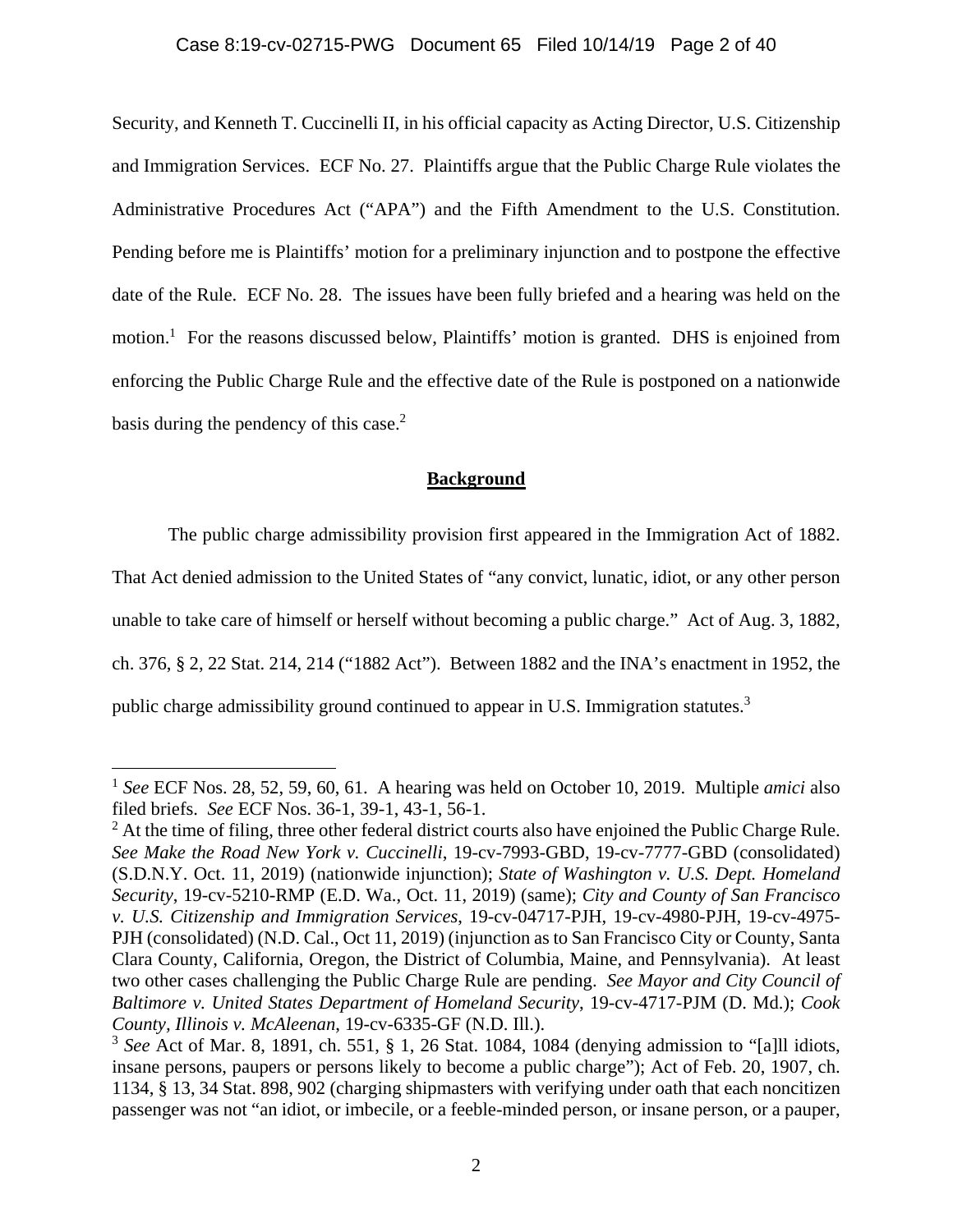### Case 8:19-cv-02715-PWG Document 65 Filed 10/14/19 Page 3 of 40

 During this time, the meaning of the term "public charge" was the subject of interpretation by federal courts, as well as Board of Immigration Appeals and Attorney General opinions. *See* discussion of cases in Part III, *infra*. For example, in a 1964 immigration opinion, Attorney General Robert F. Kennedy summarized the history of cases interpreting the public charge admissibility provision, concluding that "[t]he general tenor of the holdings is that the statute requires more than a showing of a possibility that the alien will require public support" and that "[a] healthy person in the prime of life cannot ordinarily be considered likely to become a public charge." *Matter of Martinez-Lopez*, 10 I. & N. Dec. 409, 421–22 (AG 1964). Rather, to be a public charge, "[s]ome specific circumstance, such as mental or physical disability, advanced age, or other fact reasonably tending to show that the burden of supporting the alien is likely to be cast on the public, must be present." *Id.*

 In 1996, Congress passed the Personal Responsibility and Work Opportunity Reconciliation Act, Pub. L. No. 104-193, Title IV, 110 Stat. 2260 (codified as amended at 8 U.S.C. § 1601 *et seq.*) (the "Welfare Reform Act."). The bill significantly limited the public benefits that non-Legal Permanent Residents and undocumented immigrants could receive. *See* 8 U.S.C. §§ 1611, 1621(a), (d), 1641(b). The Welfare Reform Act also included several policy statements, including, "Self-sufficiency has been a basic principle of United States immigration law since this country's earliest immigration statutes"; "[T]he immigration policy of the United States [is] that aliens within the Nation's borders not depend on public resources to meet their needs"; and "[T]he

or . . . likely to become a public charge"); Act of Feb. 5, 1917, ch. 29, § 3, 39 Stat. 874, 875–76 (denying admission to "[a]ll idiots, imbeciles, feeble-minded persons, epileptics, insane persons; . . . paupers; professional beggars; vagrants; persons not comprehended within any of the foregoing excluded classes who are found to be and are certified by the examining surgeon as being mentally or physically defective, such physical defect being of a nature which may affect the ability of such alien to earn a living; [and] . . . persons likely to become a public charge").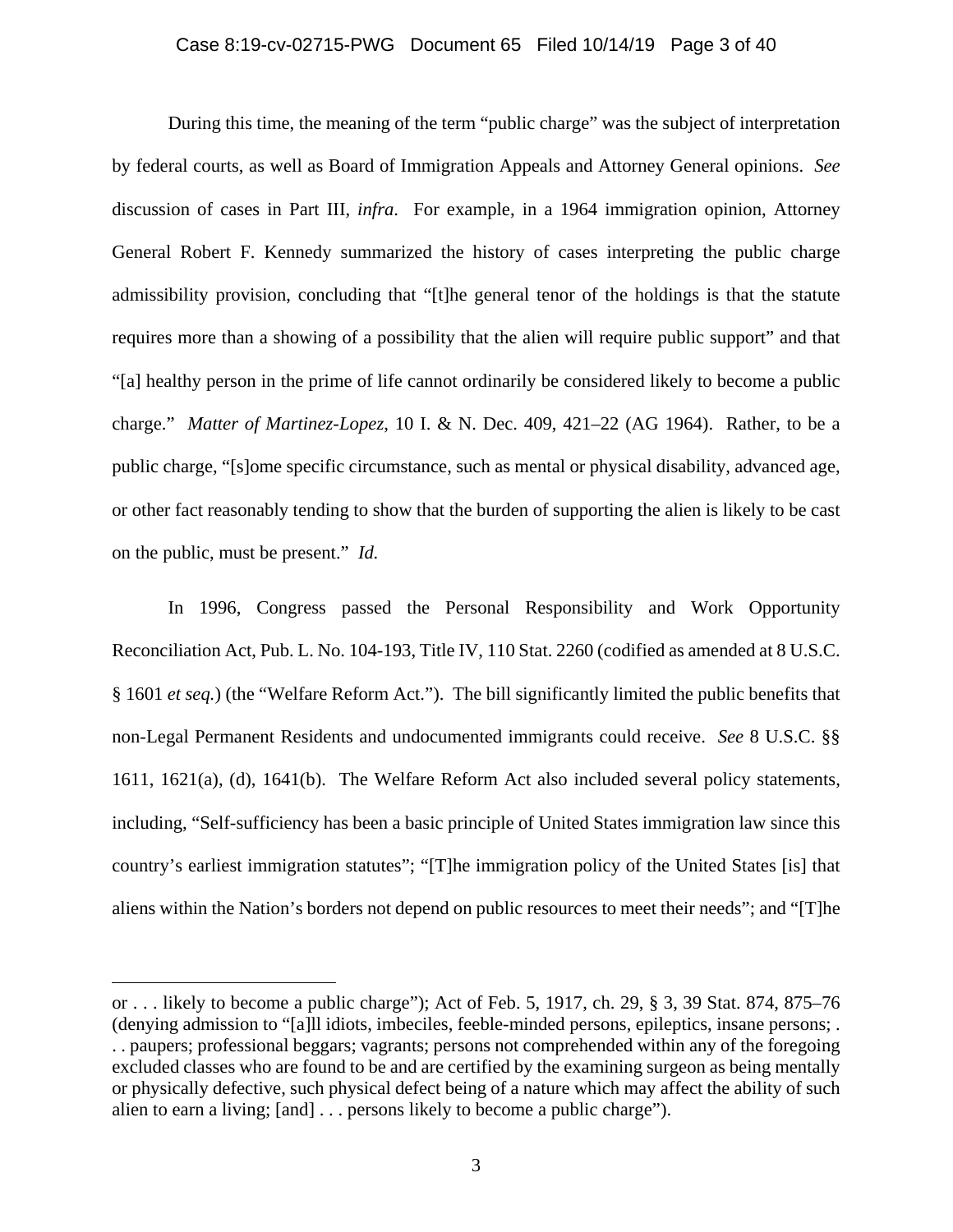### Case 8:19-cv-02715-PWG Document 65 Filed 10/14/19 Page 4 of 40

availability of public benefits [is] not [to] constitute an incentive for immigration to the United States." 8 U.S.C. § 1601(1)-(2).

 Later that year, Congress passed the Illegal Immigration Reform and Immigrant Responsibility Act of 1996, Pub. L. No. 104-208, § 531, 110 Stat. 3009, 3674–75 (1996) ("IIRIRA"). IIRIRA amended the public charge provision of the INA by codifying five factors that were relevant to public charge determinations: (1) age; (2) health; (3) family status; (4) assets, resources, and financial status; and (5) education and skills. 8 U.S.C. § 1182(a)(4)(B)(i). IIRIRA also authorized immigration officials to consider affidavits from sponsors that pledged financial support to the noncitizen if admitted. *Id.* § 1182(a)(4)(B)(ii).

 In 1999, the Immigration and Naturalization Service ("INS"), predecessor to USCIS, issued a notice of proposed rulemaking and field guidance defining the term public charge. Notice of Proposed Rulemaking, Inadmissibility and Deportability on Public Charge Grounds, 64 Fed. Reg. 28,676 (May 26, 1999) (to be codified at 8 C.F.R. pts. 212 & 237) ("1999 Proposed Rule"); Field Guidance on Deportability and Inadmissibility on Public Charge Grounds, 64 Fed. Reg. 28,689 (Mar. 26, 1999) ("1999 Field Guidance"). The purpose of the 1999 Rulemaking and Field Guidance was to alleviate "considerable public confusion about whether the receipt of Federal, State, or local public benefits for which an alien may be eligible renders him or her a 'public charge' under the immigration statutes governing admissibility, adjustment of status, and deportation" following the passage of the Welfare Reform Act and IIRIRA. 1999 Proposed Rule, 64 Fed. Reg. at 28676. The 1999 Proposed Rule and Field Guidance defined the term "public charge" to mean "an alien who is likely to become primarily dependent on the Government for subsistence as demonstrated by either (i) The receipt of public cash assistance for income maintenance purposes, or (ii) Institutionalization for long-term care at Government expense (other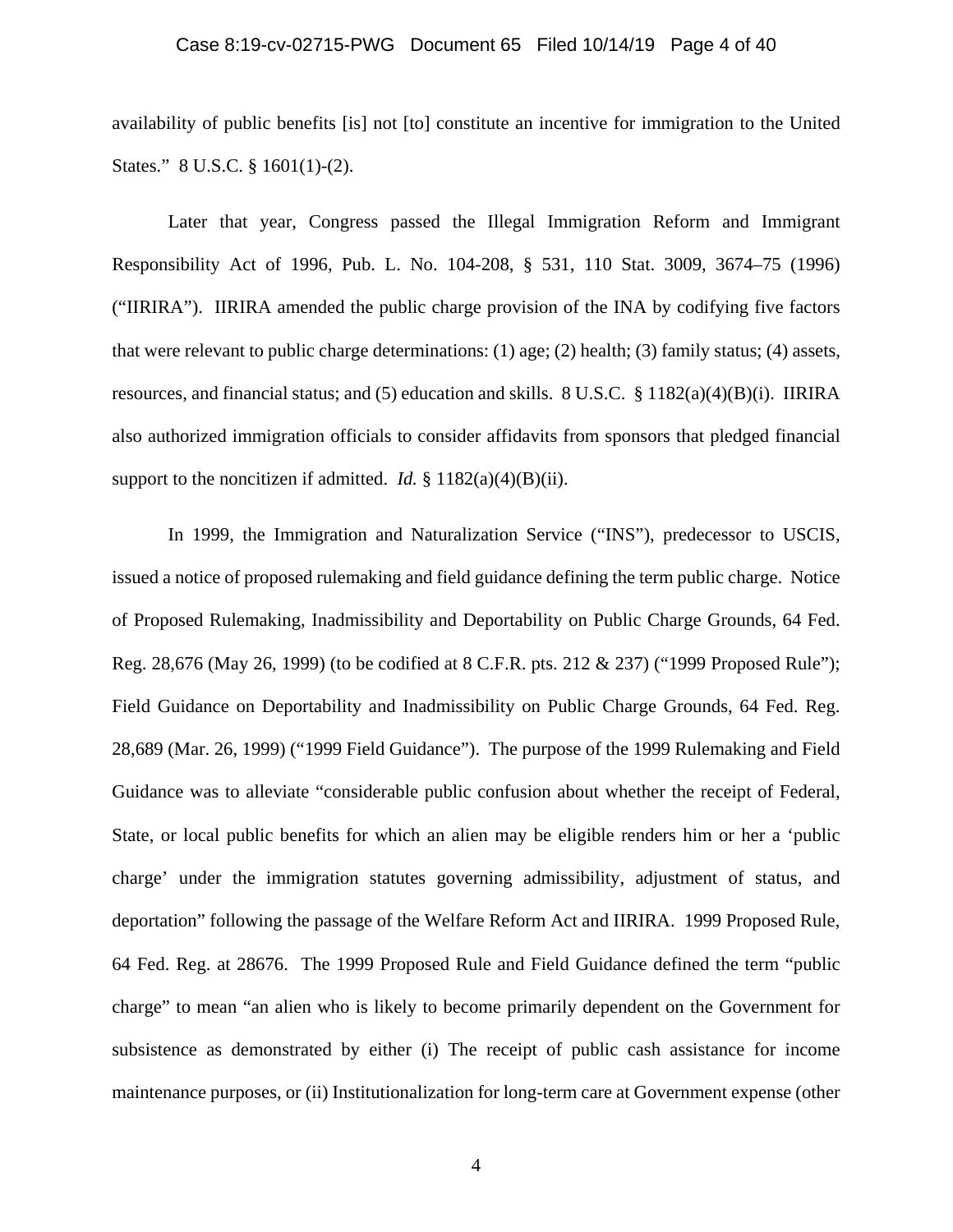### Case 8:19-cv-02715-PWG Document 65 Filed 10/14/19 Page 5 of 40

than imprisonment for conviction of a crime)." 1999 Proposed Rule, 64 Fed. Reg. at 28,681; 1999 Field Guidance, 64 Fed. Reg. at 28,689. INS adopted this definition "based on the plain meaning of the word 'charge,' the historical context of public dependency when the public charge immigration provisions were first enacted more than a century ago, and the expertise of the benefitgranting agencies that deal with subsistence issues." 1999 Proposed Rule, 64 Fed. Reg. at 28,677. INS also explained that the "primary dependent" definition was "consistent with factual situations presented in the public charge case law." *Id.* Although the 1999 Proposed Rule was never finalized, the 1999 Field Guidance has governed public charge admissibility determinations since that time.

 In 2018, DHS initiated a proposed rulemaking to redefine the public charge admissibility standards. Inadmissibility on Public Charge Grounds, 83 Fed. Reg. 51,114 ("2018 Proposed Rule"). The 2018 Proposed Rule rescinded the 1999 Proposed Rule and Field Guidance and sought to redefine the term "public charge." In a 60-day span, DHS received 266,077 comments, "the vast majority of which opposed the rule." 84 Fed. Reg. at 41,297.

 On August 14, 2019, DHS issued the final version of the Public Charge Rule. 84 Fed. Reg. 41,292. The Rule defines public charge as any noncitizen who is "more likely than not at any time in the future" to "receive[ ] one or more public benefits . . . for more than 12 months in the aggregate within any 36-month period." 84 Fed. Reg. at 41,501. The Rule significantly expands the public benefits that are included in this determination, including non-cash benefits such as the Supplemental Nutrition Assistance Program ("SNAP"), Medicaid, and housing assistance programs. *Id.* Multiple benefits received in one month count as receiving multiple months of benefits. *Id.* at 41,401. This determination is made based on a totality of the circumstances, and requires a USCIS officer to consider a list of factors that are "heavily weighted negative,"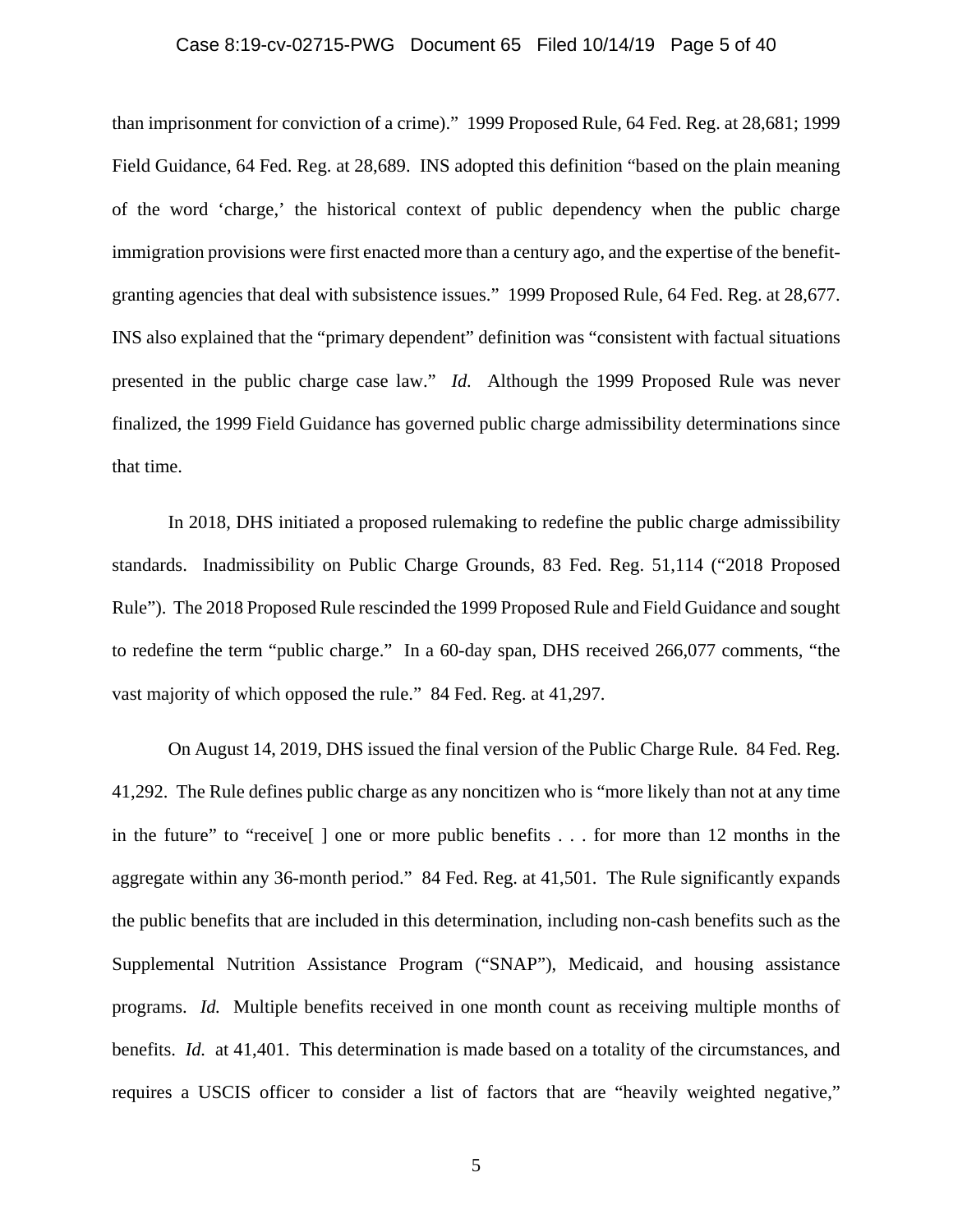### Case 8:19-cv-02715-PWG Document 65 Filed 10/14/19 Page 6 of 40

"negative," "positive," and "heavily weighted positive." *Id.* at 41,397. As the basis for its change in position, DHS relies heavily on the policy statements included in the Welfare Reform Act. *See, e.g.*, *id.* at 41355–56 ("[A]lthough the INA does not mention self-sufficiency in the context of section 212(a)(4) of the Act, 8 U.S.C. 1182(a)(4), DHS believes that there is a strong connection between the self-sufficiency policy statements elsewhere in Title 8 of the United States Code (even if not codified in the INA itself) at 8 U.S.C. 1601 and the public charge inadmissibility language in section  $212(a)(4)$  of the Act, 8 U.S.C.  $1182(a)(4)$ , which were enacted within a month of each other."); *id.* at 41,366 ("[T]he inclusion of the designated benefits into the public benefits definition, is consistent with congressional statements in 8 U.S.C. 1601 concerning selfsufficiency of foreign nationals.") The Rule is scheduled to take effect October 15, 2019.

Plaintiffs brought this challenge arguing that the Rule violates the APA because it is "not in accordance with the law . . . [and] in excess of statutory . . . authority" and is "arbitrary and capricious." 5 U.S.C. 706(2)(A); 5 U.S.C. 706(2)(C). ECF No. 27 at 56–57. Plaintiffs also argue that the Rule violates the Due Process Clause and Equal Protection component of the Fifth Amendment to the U.S. Constitution. *Id.* at 58–60. At issue here is Plaintiffs' motion for a preliminary injunction or to postpone the effective date of the Rule during the pendency of this case. ECF No. 28.

#### **Discussion**

The purpose of a preliminary injunction is "to maintain the status quo and prevent irreparable harm while a lawsuit remains pending." *Pashby v. Delia*, 709 F.3d 307, 319 (4th Cir. 2013). To obtain a preliminary injunction, the plaintiff must "establish that (1) he is likely to succeed on the merits, (2) he is likely to suffer irreparable harm in the absence of preliminary relief, (3) the balance of equities tips in his favor, and (4) an injunction is in the public interest."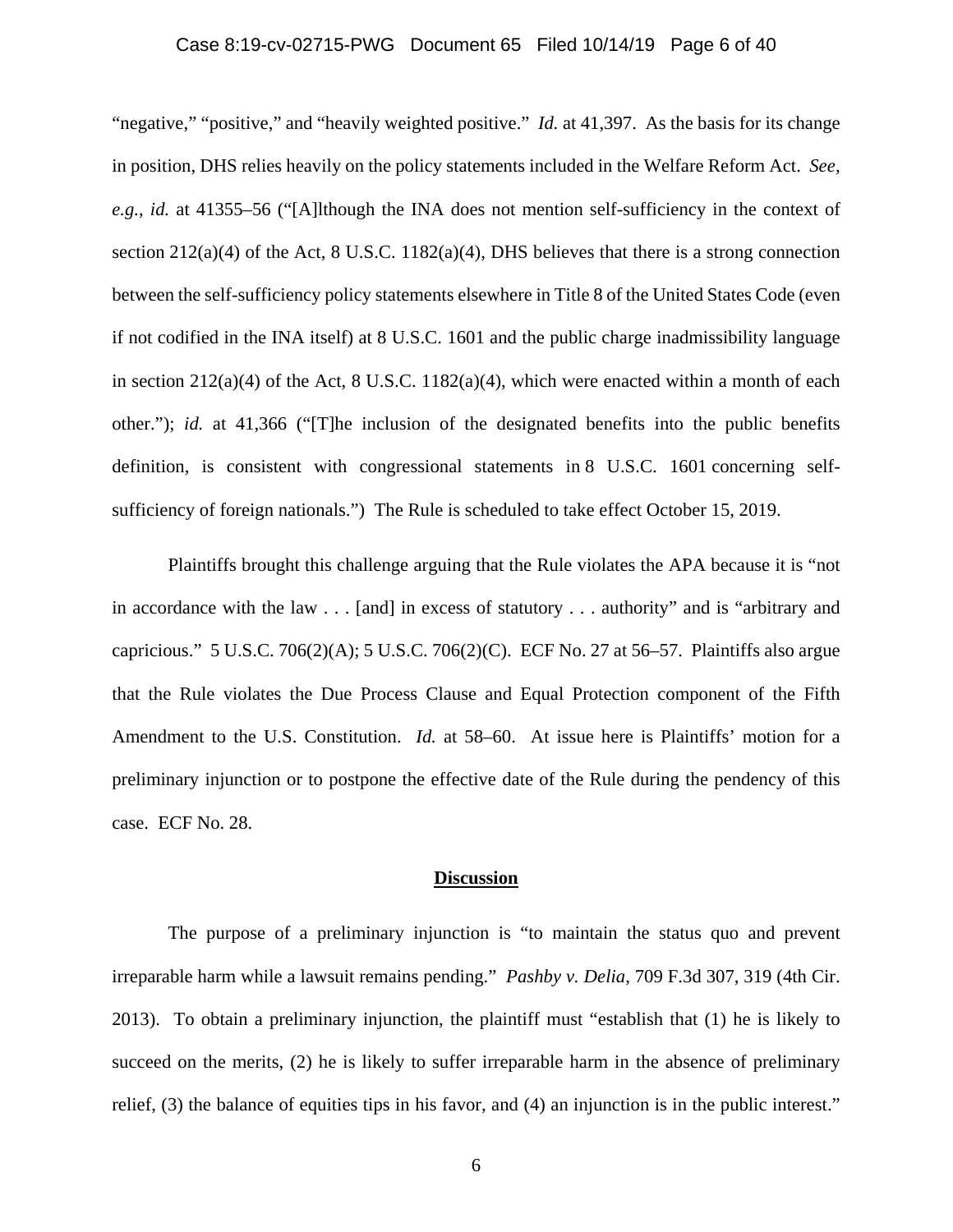### Case 8:19-cv-02715-PWG Document 65 Filed 10/14/19 Page 7 of 40

*Winter v. Natural Res. Defense Council, Inc.*, 555 U.S. 7, 20 (2008); *see Dewhurst v. Century Aluminum Co.*, 649 F.3d 287, 290 (4th Cir. 2011). The plaintiff must satisfy each requirement as articulated. *Real Truth About Obama, Inc. v. Fed. Election Comm'n*, 575 F.3d 342, 347 (4th Cir. 2009), *vacated and remanded on other grounds*, 559 U.S. 1089 (2010). Where the government is a party, the final two factors merge. *See Kravitz v. U.S. Dep't of Commerce*, 366 F. Supp. 3d 681, 755 (D. Md. 2019) (quoting *Pursuing Am. Greatness v.* FEC, 831 F.3d 500, 511 (D.C. Cir. 2016). As a preliminary injunction is "an extraordinary remedy," it "may only be awarded upon a clear showing that the plaintiff is entitled to such relief." *Winter*, 555 U.S. at 22.

 Section 705 of the APA authorizes a court to stay the effective date of an administrative rule pending judicial review to prevent irreparable harm. 5 U.S.C. § 705 ("On such conditions as may be required and to the extent necessary to prevent irreparable injury, the reviewing court . . . may issue all necessary and appropriate process to postpone the effective date of an agency action or to preserve status or rights pending conclusion of the review proceedings.") Courts apply the same factors regarding a motion for a preliminary injunction discussed above to an application for a Section 705 stay. *See Texas v. EPA*, 829 F.3d 405, 424, 435 (5th Cir. 2016); *Humane Soc'y of United States v. Gutierrez*, 558 F.3d 896, 896 (9th Cir. 2009); *Schwartz v. Covington*, 341 F.2d 537, 538 (9th Cir. 1965); *Assoc. Sec. Corp. v. SEC*, 283 F.2d 773, 774–75 (10th Cir. 1960); *Virginia Petroleum Jobbers Ass'n v. Fed. Power Comm'n*, 259 F.2d 921, 925 (D.C. Cir. 1958) (per curiam); *Cronin v. U.S. Dep't of Agric.*, 919 F.2d 439, 446 (7th Cir. 1990) ("The standard is the same whether a preliminary injunction against agency action . . . or a stay of that action is being sought  $\dots$ ").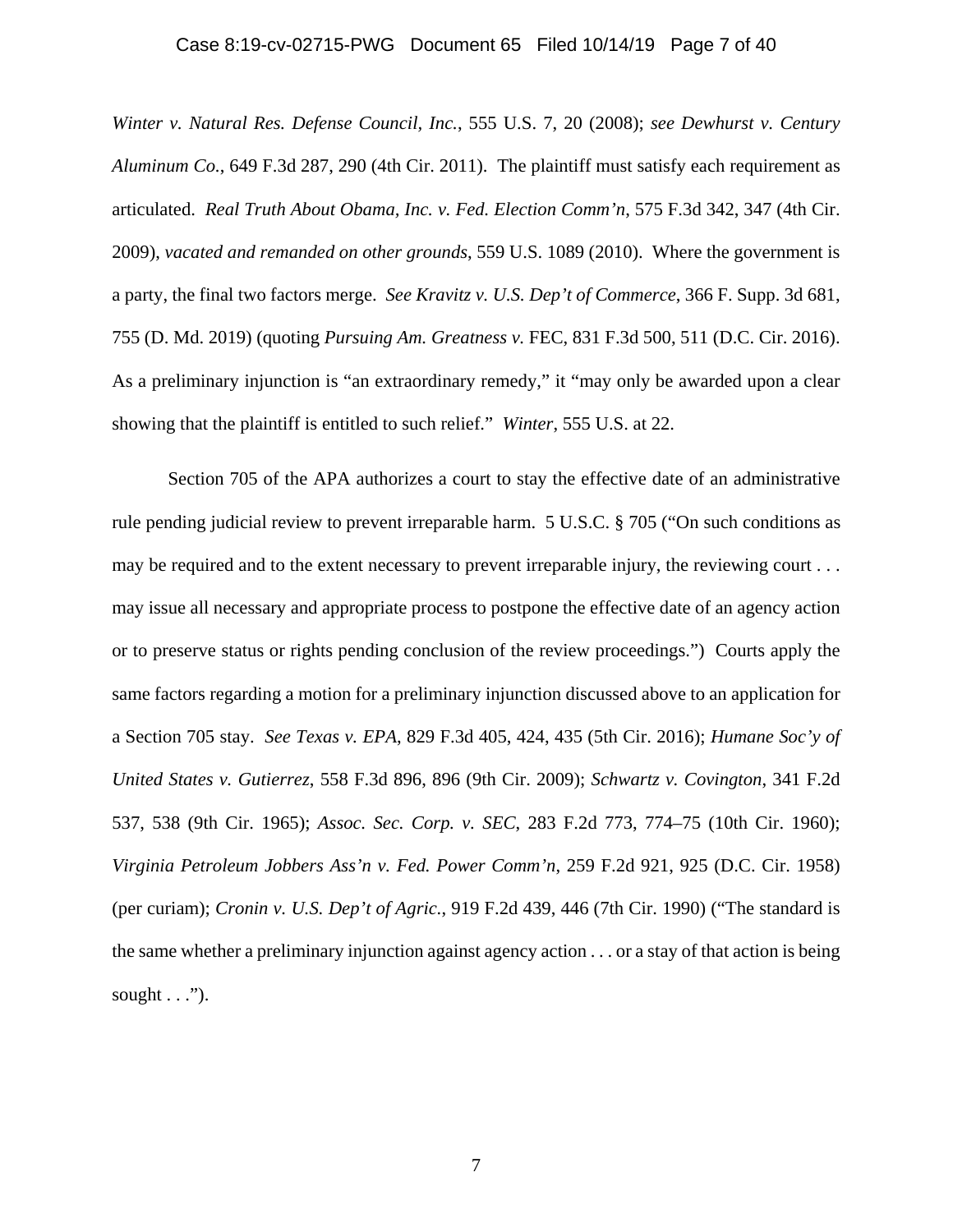### **I. Justiciability**

This Court may adjudicate only "cases" and "controversies." U.S. Const. art. III, § 2. This "constraint of Article III" has two distinct but overlapping facets that must be satisfied for a federal district court to have subject matter jurisdiction: standing (which addresses who may sue) and ripeness (which addresses the timing of when a party may bring a suit). *See South Carolina v. United States*, 912 F.3d 720, 730 (4th Cir. 2019) (quoting *Scoggins v. Lee's Crossing Homeowners Ass'n*, 718 F.3d 262, 269 (4th Cir. 2013)). The analysis of both issues is similar. *See id.* (citing *Miller v. Brown*, 462 F.3d 312, 319 (4th Cir. 2006) (citing Erwin Chemerinsky, *Federal Jurisdiction* § 2.4 (4th ed. 2003))).

#### **A. Standing**

Defendants argue that CASA and the Individual Plaintiffs do not have standing, and therefore this Court lacks subject matter jurisdiction. ECF No. 52 at 7–9. Each of the elements of standing "must be supported in the same way as any other matter on which the plaintiff bears the burden of proof, *i.e.*, with the manner and degree of evidence required at the successive stages of the litigation." *Overbey v. Mayor of Baltimore*, 930 F.3d 215, 227 (4th Cir. 2019) (quoting *Lujan v. Defs. of Wildlife*, 504 U.S. 555, 561 (1992)). "Thus, when a defendant challenges a plaintiff's standing, we analyze the challenge differently depending on the stage of litigation at which the challenge is brought and the substance of the defendant's arguments." *Id.* When, as here, "'standing is challenged on the pleadings, [the court will] accept as true all material allegations of the complaint and construe the complaint in favor of the complaining party.'" *Deal v. Mercer Cty. Bd. of Educ.*, 911 F.3d 183, 187 (4th Cir. 2018) (quoting *S. Walk at Broadlands Homeowner's Ass'n, Inc. v. OpenBand at Broadlands, LLC*, 713 F.3d 175, 181–82 (4th Cir. 2013)). Therefore, to analyze standing, the plaintiffs' allegations in their complaint will be accepted as true.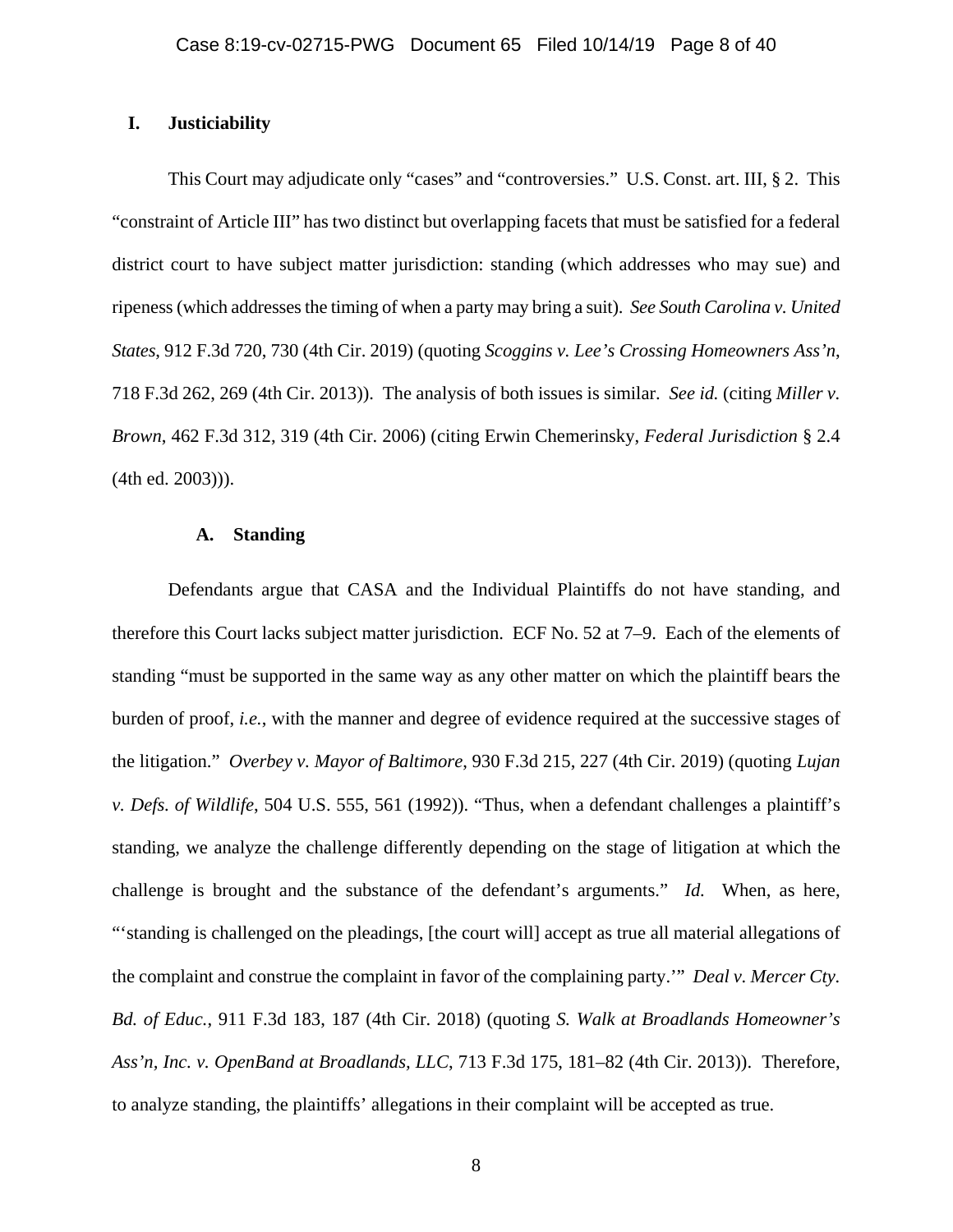### Case 8:19-cv-02715-PWG Document 65 Filed 10/14/19 Page 9 of 40

To establish standing, a plaintiff must have "suffered an 'injury in fact' that is (a) concrete and particularized and (b) actual or imminent, not conjectural or hypothetical," "fairly traceable to the challenged action of the defendant," and "likely . . . [to] be redressed by a favorable decision." *Bishop v. Bartlett,* 575 F.3d 419, 423 (4th Cir. 2009)); *see also Lujan v. Defs. of Wildlife*, 504 U.S. 555, 560–61 (1992) (same).

An organization can establish standing in either or both of two ways: representational standing for harms to its members and organizational standing for harms that it suffers. To establish representational standing, an organization must establish that: "(1) its own members would have standing to sue in their own right; (2) the interests the organization seeks to protect are germane to the organization's purpose; and (3) neither the claim nor the relief sought requires the participation of individual members in the lawsuit." *S. Walk*, 713 F.3d at 184. "[T]o show that its members would have standing, an organization must make specific allegations establishing that at least one identified member had suffered or would suffer harm." *Id.* 

To establish organizational standing, an organization must establish that it "suffer[ed] an injury in fact when a defendant's actions impede its efforts to carry out its mission." *Lane v. Holder*, 703 F.3d 668, 675 (4th Cir. 2012) (citing *Havens Realty Corp. v. Coleman*, 455 U.S. 363, 379 (1982)); *see also Valle de Sol Inc. v. Whiting*, 732 F.3d 1006, 1018 (9th Cir. 2013) ("An organization has 'direct standing to sue [when] it show[s] a drain on its resources from both a diversion of its resources and frustration of its mission.'") (quoting *Fair Hous. Council of San Fernando Valley v. Roommate.com, LLC*, 666 F.3d 1216, 1219 (9th Cir.2012)); *National Taxpayers Union, Inc. v. United States*, 68 F.3d 1428, 1433 (D. C. Cir. 1995) ("[T]he organization must allege that discrete programmatic concerns are being directly and adversely affected by the challenged action") (quoting *American Legal Foundation v. FCC*, 808 F.2d 84, 91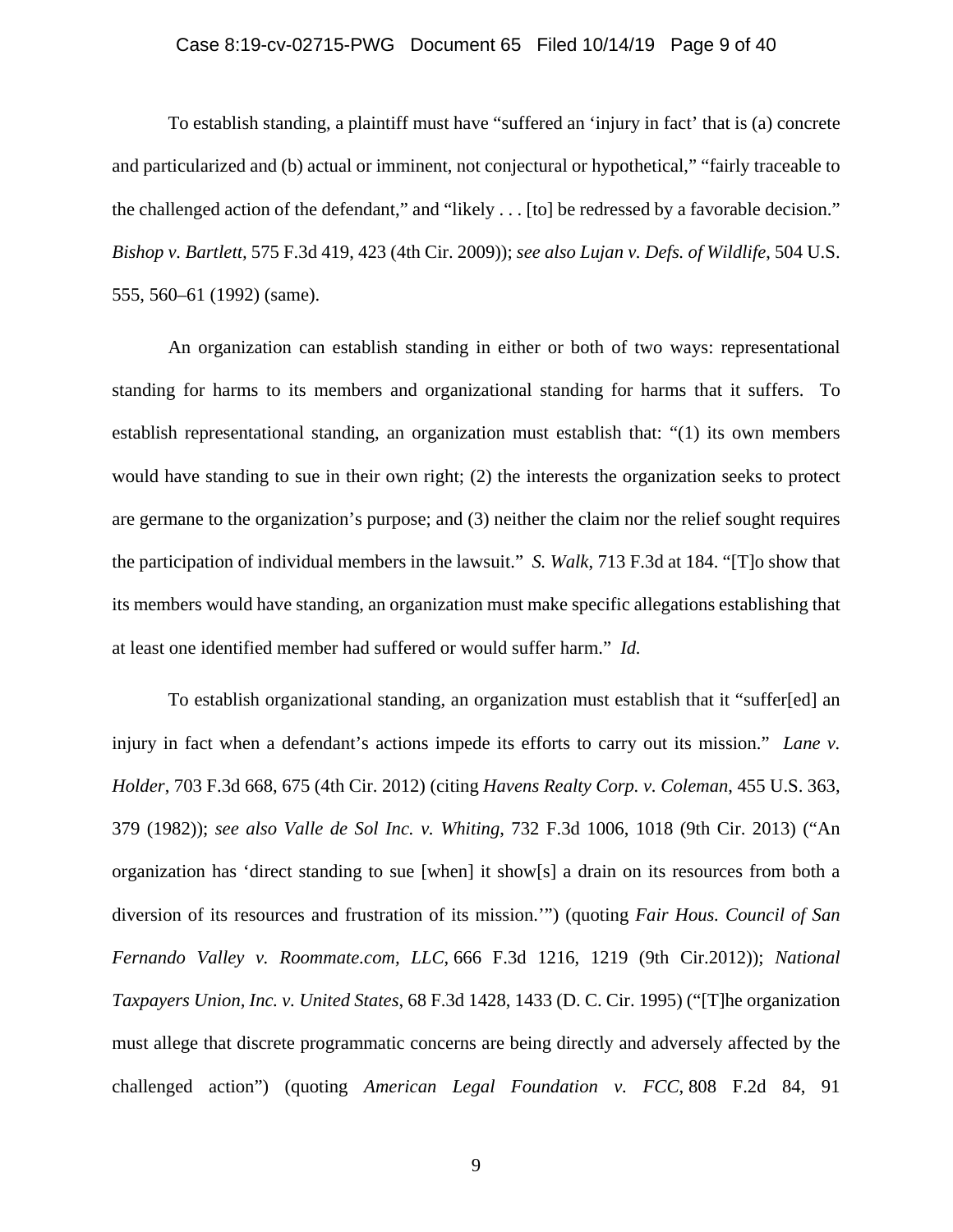### Case 8:19-cv-02715-PWG Document 65 Filed 10/14/19 Page 10 of 40

(D.C.Cir.1987)). "[A]n injury to organizational purpose, without more, does not provide a basis for standing." *S. Walk*, 713 F.3d at 183. And a diversion of resources does not constitute a harm if "it results not from any actions taken by [the defendant], but rather from the [organization's] own budgetary choices." *Lane*, 703 F.3d at 675 (quoting *Fair Emp't Council of Greater Washington, Inc. v. BMC Mktg. Corp.*, 28 F.3d 1268, 1276 (D.C.Cir.1994)) (internal quotation marks omitted).

CASA alleges that it has suffered an injury in fact because the Public Charge Rule frustrates its mission and diverts its resources. CASA's mission is "to create a more just society by building power and improving the quality of life in low-income immigrant communities." ECF No. 27 at ¶ 14. CASA offers social, health, job training, employment, and legal services to immigrant communities in Maryland, Washington, D.C., Virginia, and Pennsylvania. *Id.* CASA alleges that its mission has been frustrated, as it "has had to shift its organizational focus from an affirmative posture—seeking to improve conditions for immigrant families (for example, by lobbying state legislatures to enact laws expanding medical benefits available to immigrants)—to a defensive one—seeking to mitigate the harm of the Public Charge Rule on the communities it serves." *Id.* at ¶ 123. Likewise, CASA alleges that it "has incurred significant costs in advising its members" on the Public Charge Rule and "will continue to incur such costs" while the Public Charge Rule is in effect. ECF No. 27 at  $\P$  121. For example, CASA states that is has "devoted significant resources to educating its members about the Rule and its expected impacts on immigrant families." *Id.* at  $\P$  15. "This diversion of resources has come at the expense of other time-sensitive work; for example, reducing advocacy for health-care expansion efforts at the state level in Maryland and at the local level in Prince George's County, Maryland. *Id.* at ¶ 123. CASA is also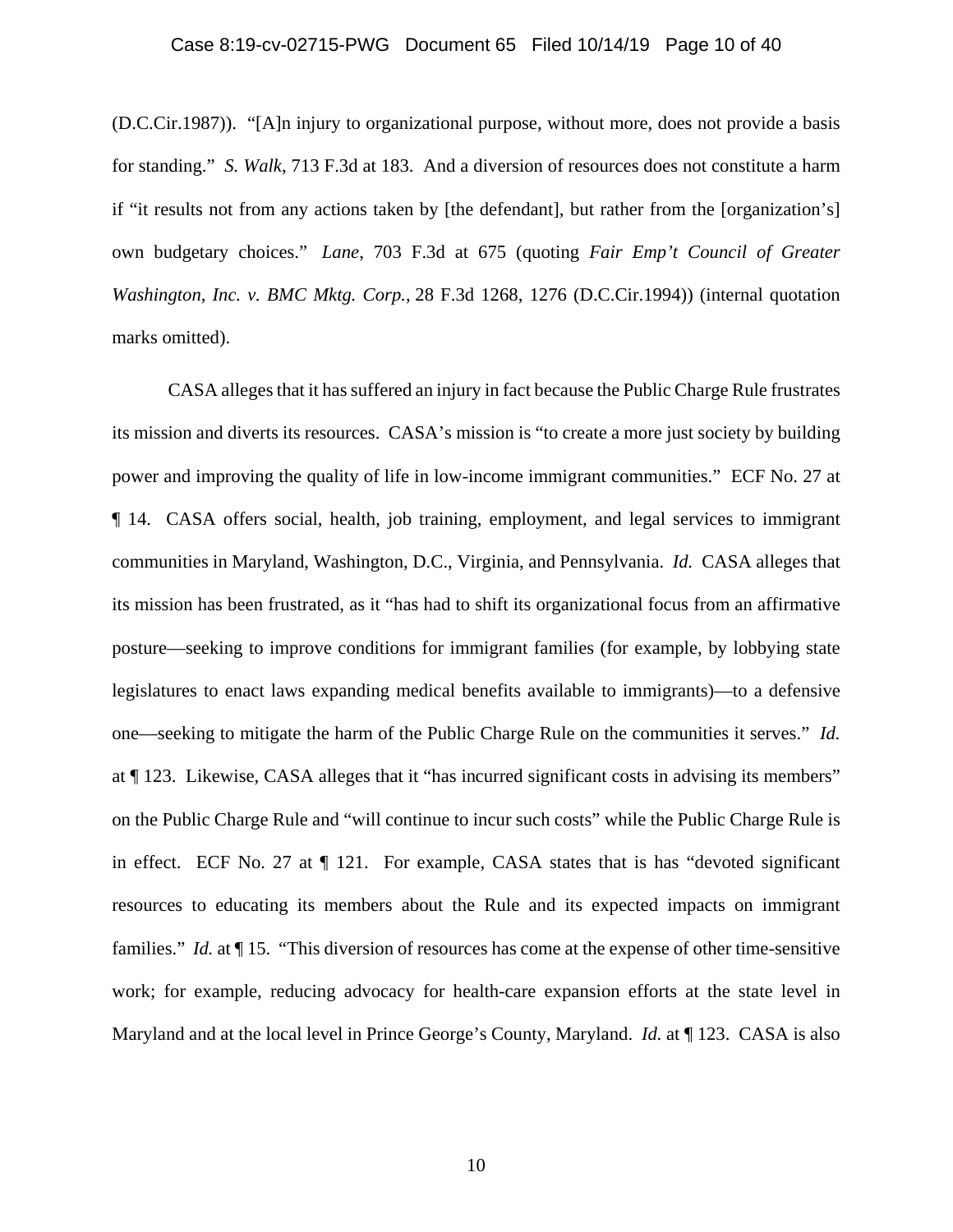### Case 8:19-cv-02715-PWG Document 65 Filed 10/14/19 Page 11 of 40

"redirect[ing] its resources to ensure that its members who are chilled from participating in public benefits programs have access to the supportive services they need to thrive." *Id.* at ¶ 124.

*In Havens Realty Corp. v. Coleman*, the Supreme Court affirmed the Fourth Circuit's finding that an organizational plaintiff, HOME, had standing where the organization's mission had been frustrated by the defendants' racial steering practices. 455 U.S. 363, 366, 370 (1982). HOME's mission was "to make equal opportunity in housing a reality in the Richmond Metropolitan Area" and its membership was "multi-racial and include[d] approximately 600 individuals." *Id.* at 368. HOME's activities *"*included the operation of a housing counseling service, and the investigation and referral of complaints concerning housing discrimination." *Id.* HOME alleged that it was "frustrated by defendants' racial steering practices in its efforts to assist equal access to housing through counseling and other referral services" and that it "had to devote significant resources to identify and counteract the defendant's [*sic*] racially discriminatory steering practices." *Id.* at 379. Based on these allegations, the Supreme Court found that "there can be no question that the organization has suffered injury in fact" and that "[s]uch concrete and demonstrable injury to the organization's activities—with the consequent drain on the organization's resources—constitutes far more than simply a setback to the organization's abstract social interests . . . ." *Id.* 

The injury in *Havens Realty* is similar to CASA's injury here. Both organizations were focused on improving opportunities for marginalized communities; both conducted a variety of activities to further that mission including counseling members; and both alleged that they had to spend significant resources to counteract the effect of the defendants' actions, which they viewed as inimical to their organizations' missions.

11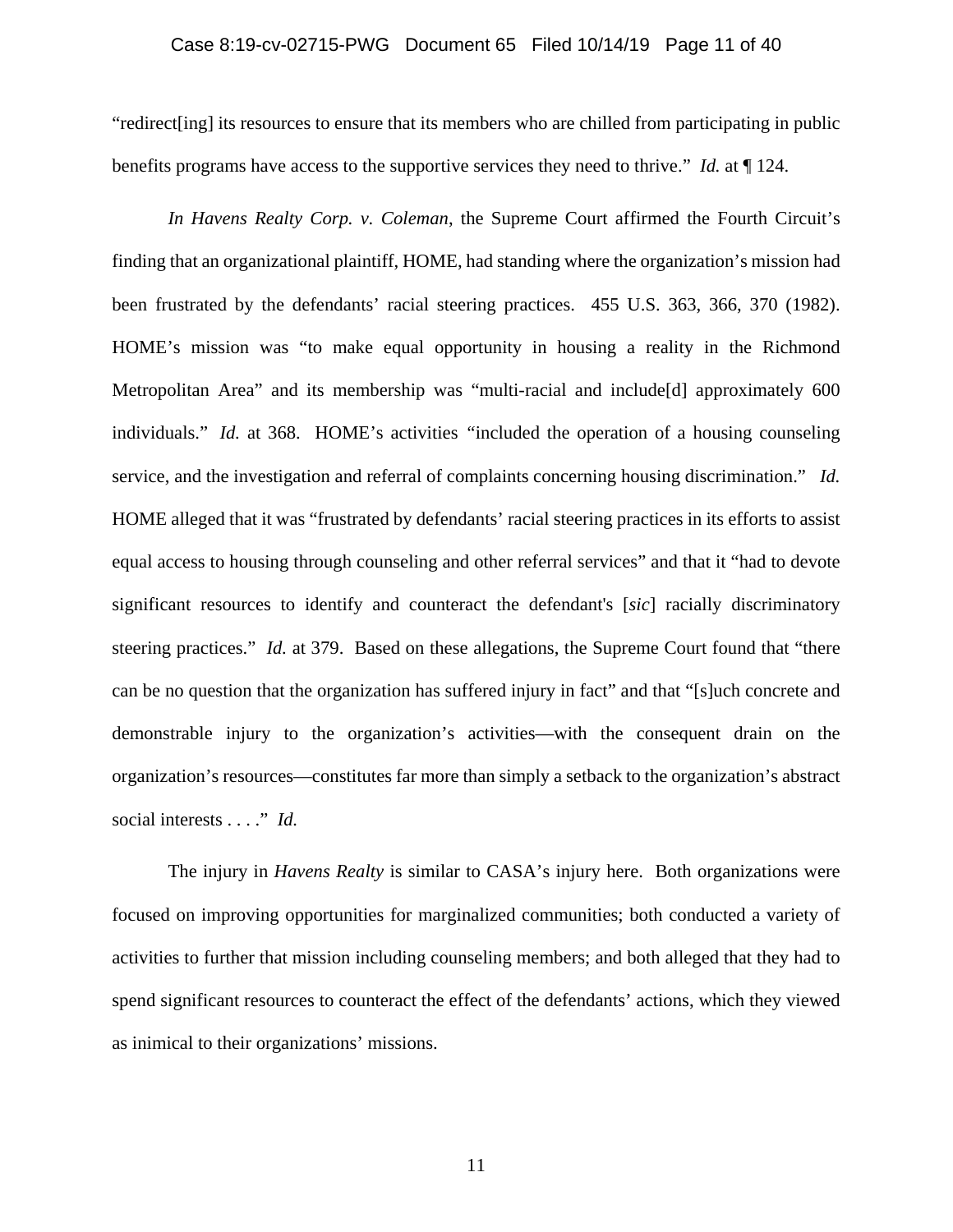Several recent decisions from this Court also support CASA's standing. In *Casa De Md. v. U.S. Dep't of Homeland Sec.*, this Court found that the very same organizational plaintiff— CASA—had standing to challenge the proposed rescission of the Deferred Action for Childhood Arrivals ("DACA") program on the grounds that it violated the APA and the Fifth Amendment. 284 F. Supp. 3d 758, 771 (D. Md. 2018) *aff'd in part, vacated in part on other grounds, rev'd in*  part on other grounds, 924 F.3d 684 (4th Cir. 2019).<sup>4</sup> In finding that CASA had organizational standing, the court noted, "Casa De Maryland . . . [is] . . . directly focused on aiding immigrants and their communities. The fact that one of their primary functions has been assisting their members with 'tens of thousands of DACA initial and renewal applications' is sufficient for standing in and of itself." *Id.* The same is true here. CASA has advised over one thousand of its members on the impacts of the Public Charge Rule, which adopts a sweeping expansion of the definition of the term public charge and uproots over two decades of agency policy. The immediacy of the Rule's scheduled effective date has forced CASA to "redirect its resources to ensure that its members who are chilled from participating in public benefits programs have access to the supportive services they need to thrive." ECF No. 27 at ¶¶ 122, 124.

Similarly, in *Baltimore v. Trump*, this Court found that Baltimore had standing to challenge the State Department's changes to the Foreign Affairs Manual ("FAM") relating to the public charge inadmissibility ground<sup>5</sup> because the City was "compelled to reallocate its finite resources in response to the FAM for the purpose of combatting the injurious effects that the FAM will have

<sup>&</sup>lt;sup>4</sup> Plaintiffs' standing was not raised on appeal. Reviewing the issue de novo, the Fourth Circuit found that the individual plaintiffs in that case had standing, so did not consider whether the organizational plaintiffs also had standing. *Casa De Maryland v. U.S. Dep't of Homeland Sec.*, 924 F.3d 684, 701 n.14 (4th Cir. 2019).

<sup>&</sup>lt;sup>5</sup> The State Department is responsible for public charge inadmissibility determinations at consular offices.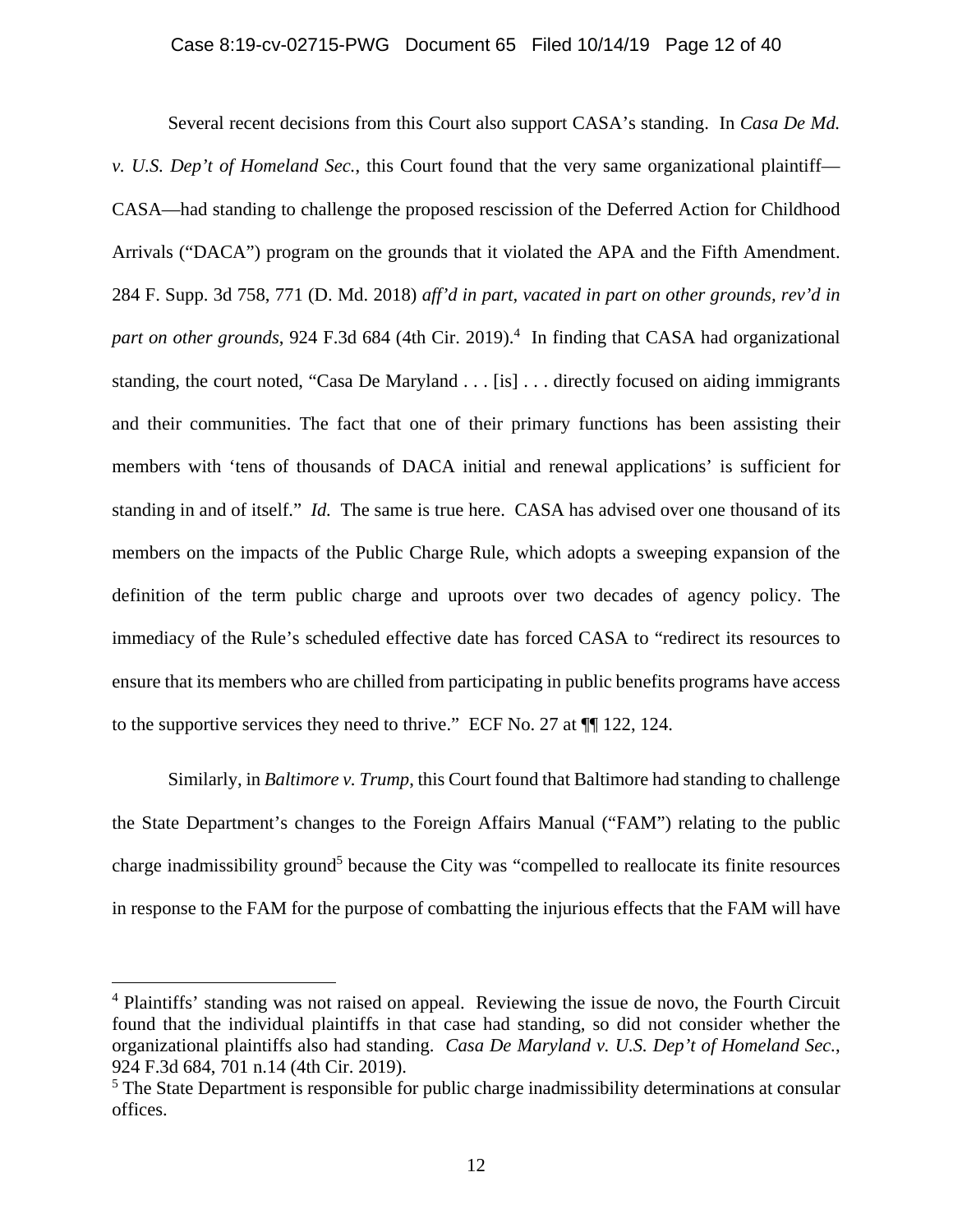### Case 8:19-cv-02715-PWG Document 65 Filed 10/14/19 Page 13 of 40

on its residents, and the public programs it administers" at the expense of other public programs. 18-cv-3636-ELH, 2019 WL 4598011, at \*18 (D. Md. Sept. 20, 2019). The same principle applies here. CASA has reallocated its finite resources including 15 part-time health promoters and 15 to 20 community organizers to address the effects of the Public Charge Rule at the expense of other time-sensitive activities, including lobbying efforts at the state and local level in Maryland. *See* ECF No. 27 at ¶¶ 122–24.

The Government argues that CASA has voluntarily diverted its resources, and this does not constitute an injury because it was the result of CASA's "own budgetary choices." ECF No. 52 at 8–9 (quoting *Lane*, 703 F.3d at 674). Further, the Government argues that there was no genuine diversion because CASA is in the business of educating immigrant communities about relevant immigration laws and providing legal education services, and the funds spent were in line with CASA's core mission. *Id.* at 9. But this argument is too clever by half, as it ignores the fact that the only reason for CASA's reallocation of its resources is that DHS has adopted a definition of the public charge rule that is dramatically more threatening to its members, and, in response, CASA has had to divert resources that otherwise would have been expended to improve the lives of its members in ways unrelated to the issues raised by the public charge inquiry. Thus, the circumstances in this case differ from those in cases where there was no standing because the organization elected to allocate its resources in furtherance of its core mission. In *Lane*, two individual plaintiffs and an organization challenged federal and state laws that restricted the interstate transfer of handguns. 703 F.3d at 669. The organization alleged that it had suffered an injury in fact because its resources were "taxed by inquiries into the operation and consequences of interstate handgun transfer provisions." *Id.* at 675. The Fourth Circuit found that this "mere expense" did not constitute an injury in fact because it was a budgetary choice. *Id.* But unlike the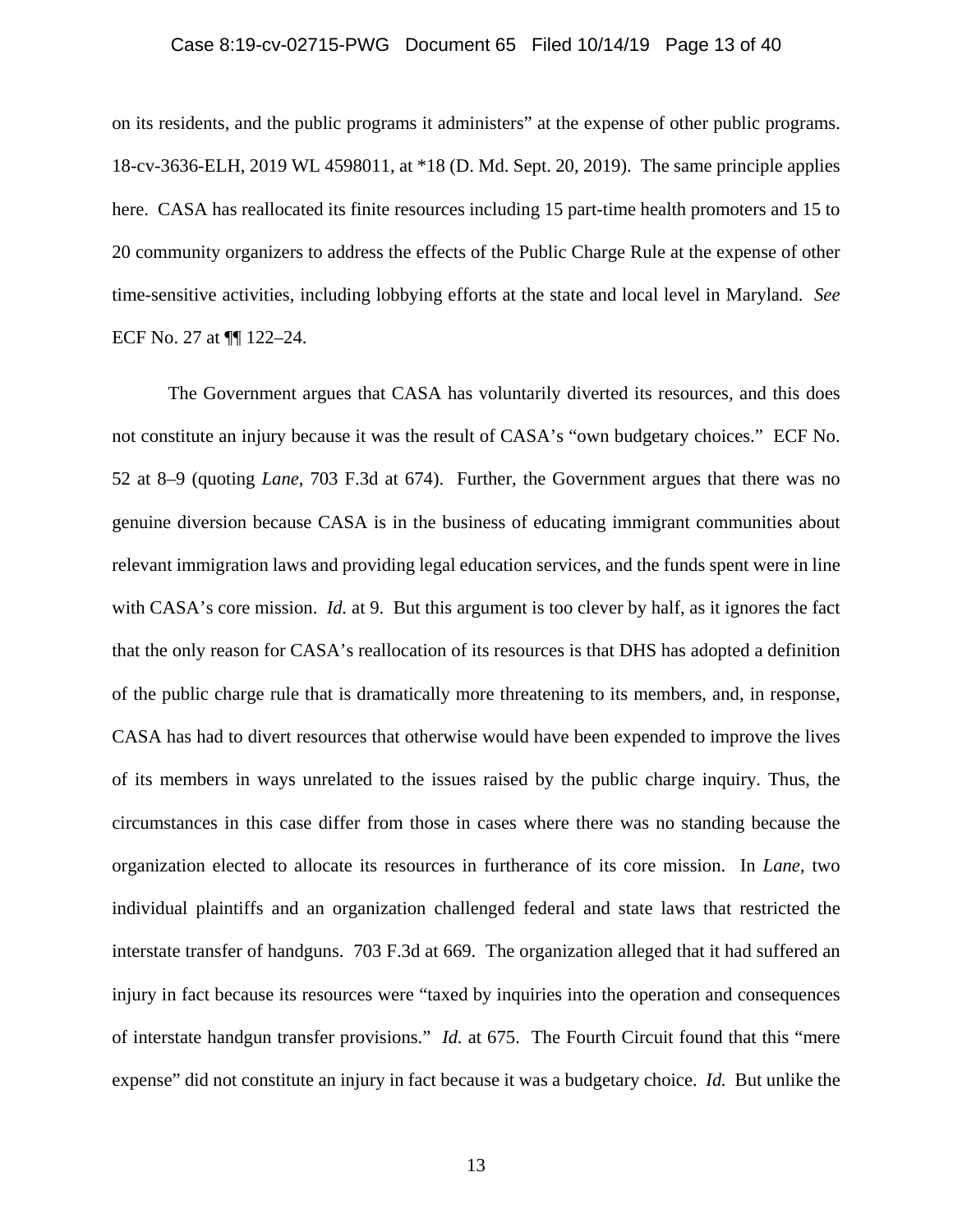### Case 8:19-cv-02715-PWG Document 65 Filed 10/14/19 Page 14 of 40

organization in *Lane*, CASA alleges that the diversion of its resources frustrated its mission by preventing it from continuing an affirmative advocacy posture, including, for example, advocating on public health issues at the state and local level in Maryland. *See* ECF No. 27 at ¶¶ 122–24. Thus, CASA's allegations are more like those in *Havens Realty*, *Casa De Md. v. U.S. Dep't of Homeland Sec.*, and *Baltimore v. Trump*.

Therefore, based on CASA's allegations in its complaint, taken as true for the purposes of this motion, CASA has established injury in fact. The injuries are also fairly traceable to the Defendant's actions in enacting the Public Charge Rule. But for the Rule, CASA's mission would not have been frustrated and its resources would not have been diverted as alleged. The alleged injury also can be redressed by Plaintiffs' proposed relief of setting aside the Rule as unlawful and enjoining DHS from enforcing the Rule. Therefore, CASA has established organizational standing.

 Because this Court finds that CASA has organizational standing, it need not consider whether it also has representational standing or whether the Individual Plaintiffs have standing. *See Bostic v. Schaefer*, 760 F.3d 352, 370 (4th Cir. 2014) ("'[T]he presence of one party with standing is sufficient to satisfy Article III's case-or-controversy requirement.'") (quoting *Rumsfeld v. Forum for Academic & Institutional Rights, Inc.*, 547 U.S. 47, 52 n.2 (2006)). Those issues will be addressed when the Court rules on any motion to dismiss that the Defendants may file.

#### **B. Ripeness**

"To determine whether the case is ripe, we 'balance the fitness of the issues for judicial decision with the hardship to the parties of withholding court consideration.'" *Miller v. Brown*, 462 F.3d 312, 319 (4th Cir. 2006) (quoting *Franks v. Ross,* 313 F.3d 184, 194 (4th Cir. 2002);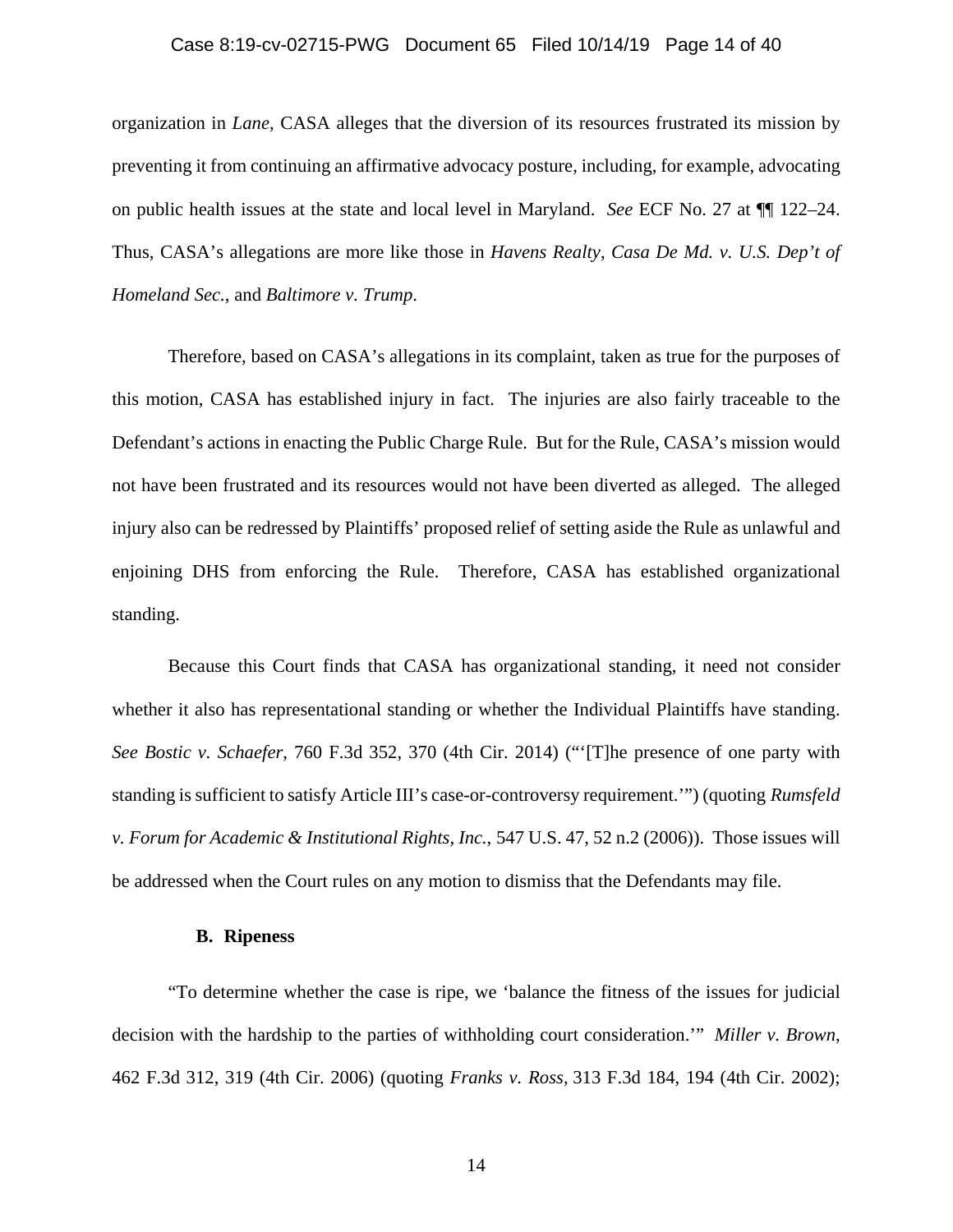### Case 8:19-cv-02715-PWG Document 65 Filed 10/14/19 Page 15 of 40

*Ohio Forestry Ass'n v. Sierra Club,* 523 U.S. 726, 733 (1998)) (internal quotation marks omitted). "A case is fit for judicial decision when the issues are purely legal and when the action in controversy is final and not dependent on future uncertainties." *Id.* (citing *Charter Fed. Sav. Bank v. Office of Thrift Supervision,* 976 F.2d 203, 208 (4th Cir. 1992)). "The hardship prong is measured by the immediacy of the threat and the burden imposed on the [plaintiffs] who would be compelled to act under threat of enforcement of the challenged law." *Id.* (citing *Charter Bank*, 976 F.2d at 208–09). "When considering hardship, we may consider the cost to the parties of delaying judicial review." *Id.* (citing *Fort Sumter Tours, Inc. v. Andrus*, 564 F.2d 1119, 1124 (4th Cir. 1977)).

 Here the case is fit for judicial review as it presents purely legal questions: whether the Public Charge Rule violates the APA or the Fifth Amendment. *Cf. Miller v. Brown*, 462 F.3d 312, 319 (4th Cir. 2006) ("This case is fit for judicial review. The only issue in the case is whether Virginia's open primary law violates the plaintiffs' First Amendment rights to freely associate, which presents a purely legal question."). The Public Charge Rule is final, and is scheduled to go into effect on October 15, 2019. Therefore the case does not depend on future uncertainties.

With respect to the hardship prong, CASA is already experiencing harms through the frustration of its mission and diversion of funds at the expense of other time-sensitives activities as described above. CASA will continue to bear these costs if judicial review is delayed. *Cf. Mayor and City Council of Balt. v. Trump*, 18-3636-ELH, 2019 WL 4598011, at \*21 (D. Md. Sept. 20, 2019) ("The primary injury alleged by the City . . . is that [it] must bear the financial costs of the defendants' unlawful action.").

 Defendants argue that the case is not ripe for review with respect to CASA's claims because they are "premised on the decisions of its members who are not parties to this suit" and the Rule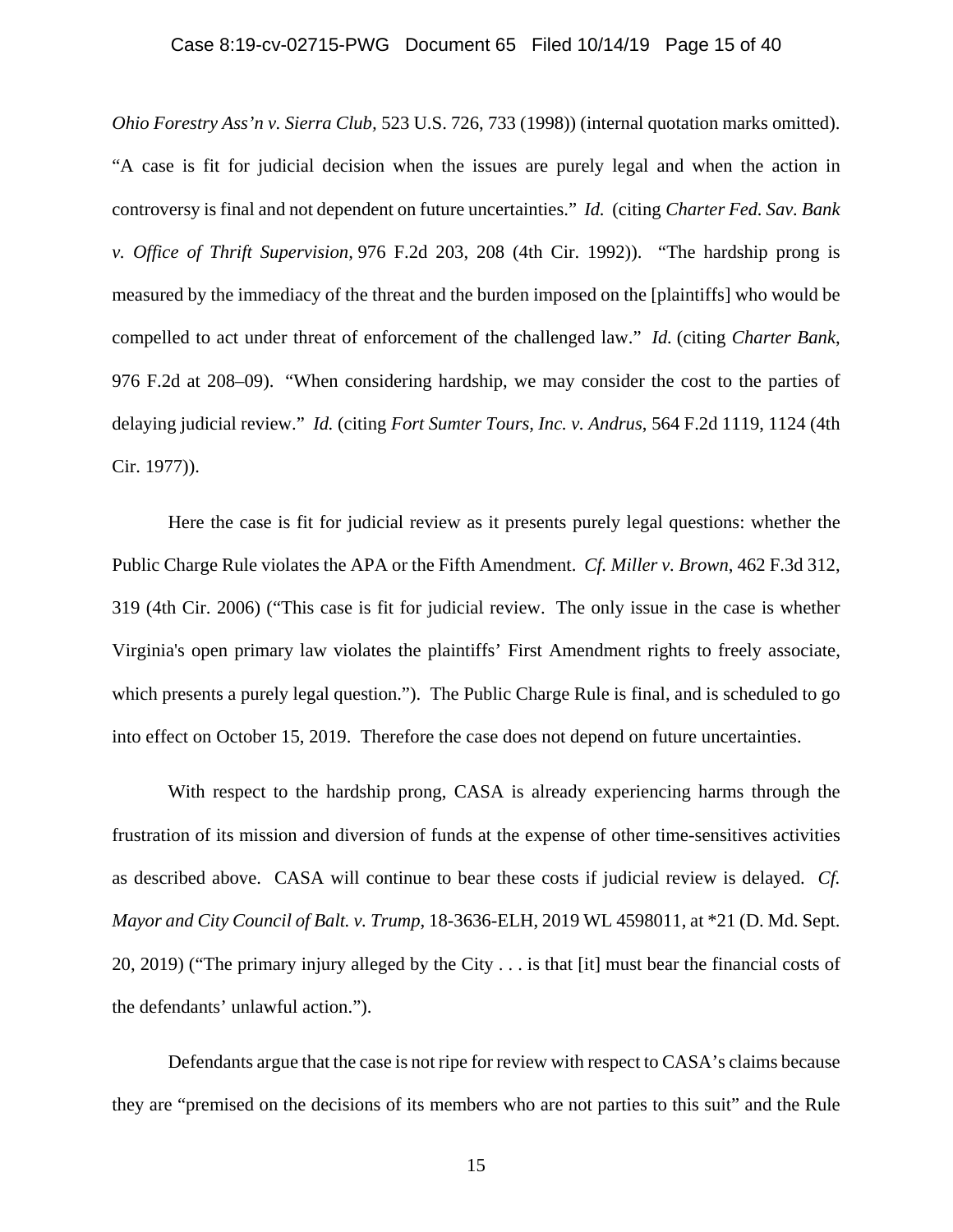#### Case 8:19-cv-02715-PWG Document 65 Filed 10/14/19 Page 16 of 40

"does not create adverse consequences of a strictly legal kind" for CASA. ECF No. 52 at 11–12. But defendants either misunderstand or mischaracterize CASA's organizational harms. They do not depend on the actions of third parties or require further factual development. They are premised on the current and ongoing frustration of CASA's mission and the diversion of its resources. These are harms stemming directly from the enactment of the Public Charge Rule.

Therefore, this case is ripe for review.

### **II. Zone of Interest**

"[A] person suing under the APA must satisfy not only Article III's standing requirements, but an additional test: The interest he asserts must be 'arguably within the zone of interests to be protected or regulated by the statute' that he says was violated." *Match-E-Be-Nash-She-Wish Band of Pottawatomi Indians v. Patchak*, 567 U.S. 209, 224 (2012) ("*Patchak*") (quoting *Association of Data Processing Service Organizations, Inc. v. Camp*, 397 U.S. 150, 153 (1970)). Importantly, this test "'is not meant to be especially demanding.'" *Id.* at 225 (quoting *Clarke v. Securities Industry Assn.*, 479 U.S. 388, 399 (1987)). The test is applied "in keeping with Congress's 'evident intent' when enacting the APA 'to make agency action presumptively reviewable.'" *Id.* (quoting *Clarke*, 479 U.S. at 399. The test "do[es] not require any 'indication of congressional purpose to benefit the would-be plaintiff.'" *Id.* (quoting *Clark*, 479 U.S. at 399– 400). A plaintiff need only establish that it is "arguably" within the zone of interest, such that "the benefit of any doubt goes to the plaintiff." *Id.* "The test forecloses suit only when a plaintiff's 'interests are so marginally related to or inconsistent with the purposes implicit in the statute that it cannot reasonably be assumed that Congress intended to permit the suit.'" *Id*. (quoting *Clark*, 479 U.S. at 399).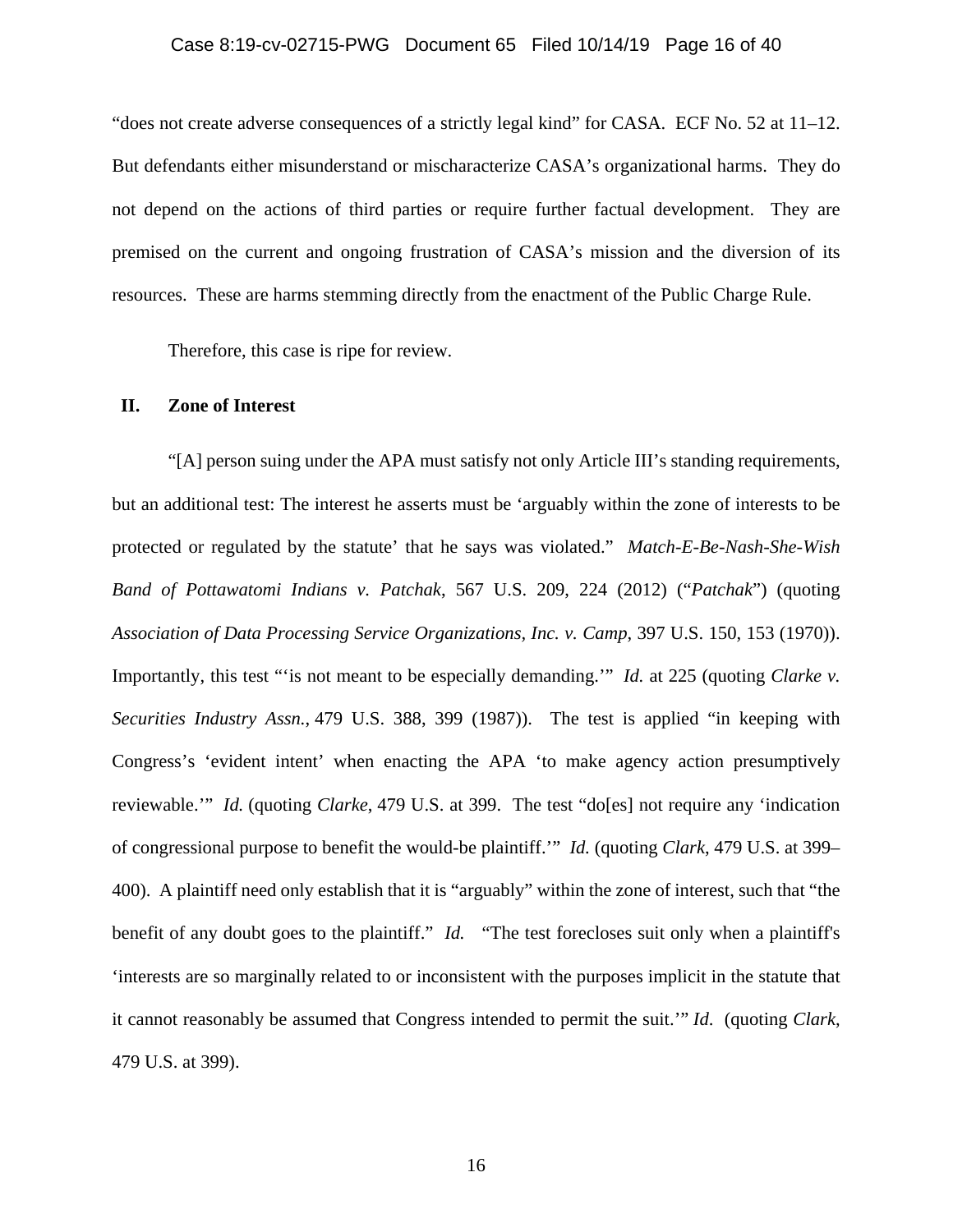### Case 8:19-cv-02715-PWG Document 65 Filed 10/14/19 Page 17 of 40

Although the zone of interest test has sometimes been called a prudential standing limitation, the Supreme Court recently clarified that this is a "misnomer" and should not be treated as such. *Lexmark Int'l, Inc. v. Static Control Components, Inc.*, 572 U.S. 118, 127 (2014) (citing *Association of Battery Recyclers, Inc. v. EPA,* 716 F.3d 667, 675–676 (2013) (Silberman, J., concurring opinion). Instead, "[w]hether a plaintiff comes within the zone of interests is an issue that requires us to determine, using traditional tools of statutory interpretation, whether a legislatively conferred cause of action encompasses a particular plaintiff's claim." *Id.*

The Fourth Circuit has adopted a two-part test when determining if the plaintiff falls within the zone of interest of a statutory provision. First, the reviewing court must "discern the interest arguably to be protected by the statutory provision at issue" and second, "inquire whether the plaintiff's interest affected by the agency action are among them." *TAP Pharmaceuticals v. U.S. Dept. of Health & Human Services*, 163 F.3d 199, 203 (4th Cir. 1998); *see also Pye v. United States*, 269 F.3d 459 (4th Cir. 2001).

Under the first prong of the Fourth's Circuit's test, Section  $212(a)(4)$  of the INA states, "Any alien who, in the opinion of the consular officer at the time of application for a visa, or in the opinion of the Attorney General at the time of application for admission or adjustment of status, is likely at any time to become a public charge is inadmissible." The plain language of this provision indicates that the interests to be regulated are the health and economic status of immigrants who are granted admission to the United States.

As to the second prong, CASA's interests affected by the agency action are clearly among the interests to be regulated by the statute. CASA's mission is "to create a more just society by building power and improving the quality of life in low-income immigrant communities" and it provides "social, health, job training, employment, and legal services to immigrant communities"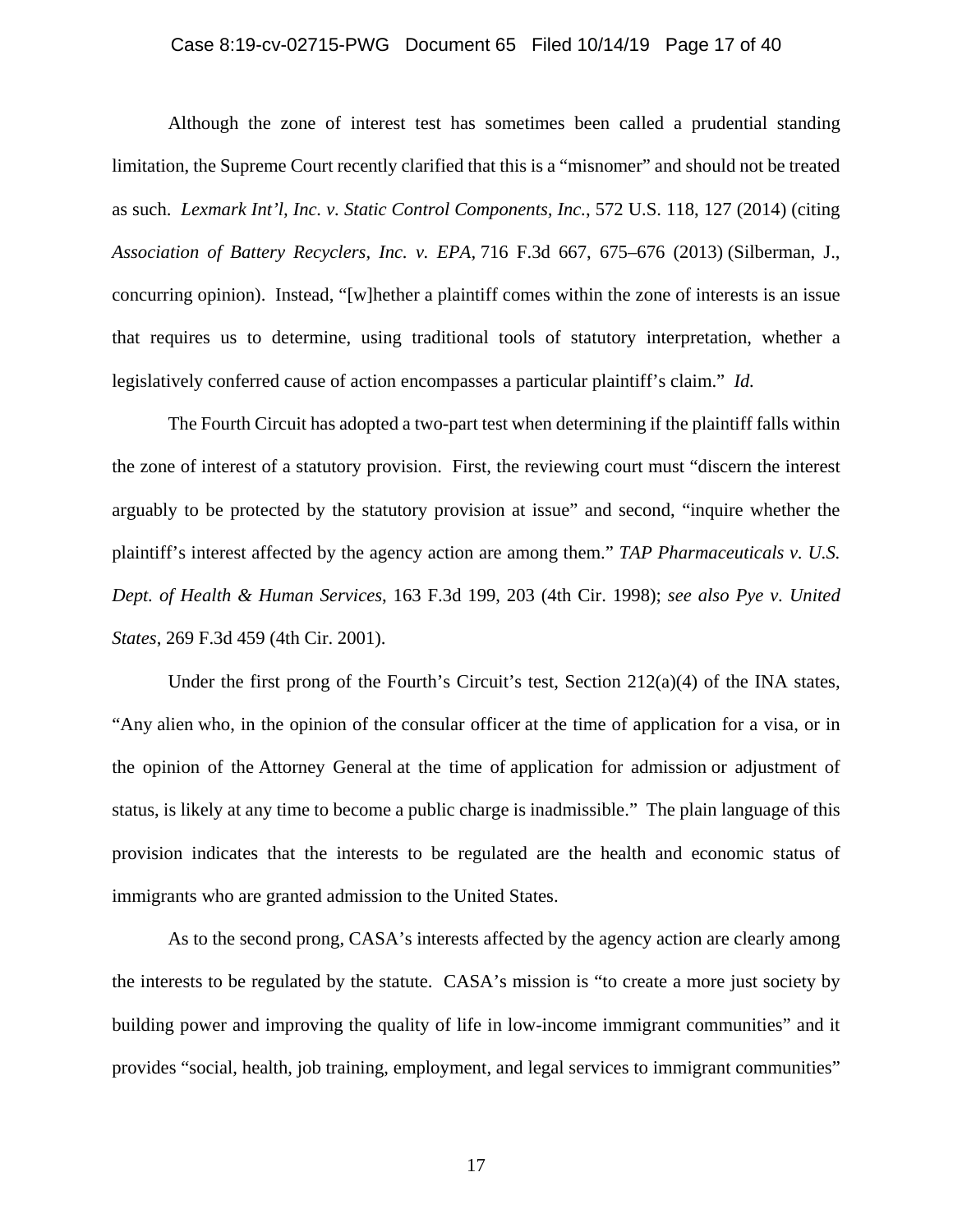### Case 8:19-cv-02715-PWG Document 65 Filed 10/14/19 Page 18 of 40

in support of that mission. ECF No. 27 at ¶ 14. These are squarely within the bounds of Section 212(a)(4)'s interest in the health and economic status of immigrants admitted in the United States. They are not "so marginally related to or inconsistent with the purposes implicit in the statute that it cannot reasonably be assumed that Congress intended to permit the suit." *Patchak*, 567 U.S. at 225 (internal quotation marks and citation omitted); c*f. E. Bay Sanctuary Covenant v. Trump*, 932 F.3d 742, 768 (9th Cir. 2018) ("Although the Organizations are neither directly regulated nor benefitted by the INA, we nevertheless conclude that their interest in 'provid[ing] the [asylum] services [they were] formed to provide' falls within the zone of interests protected by the INA.").

Further, the Public Charge Rule acknowledges the very role played by non-profits like CASA in providing services related to the Rule. *See* 84 Fed. Reg. at 41,301 ("[I]mmigration lawyers, immigration advocacy groups, health care providers of all types, non-profit organizations, [and] non-governmental organizations . . . among others, may need or want to become familiar with the provisions of this final rule . . . to provide information to those foreign-born non-citizens that might be affected by a reduction in federal and state transfer payments."). DHS's use of this language would be curious indeed if the interests of non-profit organizations like CASA were so marginally related to the new Rule as to fall outside the zone of interest. If they were not within the zone, why bother to address them? Therefore, the Rule itself provides further support that CASA is within Section 212(a)(4)'s statutory concern of regulating the health and economic welfare of immigrants who are granted LPR status. *Cf. Patchak*, 567 U.S. at 226 ("The Department's regulations make this statutory concern . . . crystal clear.").

Therefore, CASA has demonstrated that it is "arguably within the zone of interests" of Section  $212(a)(4)$  of the INA.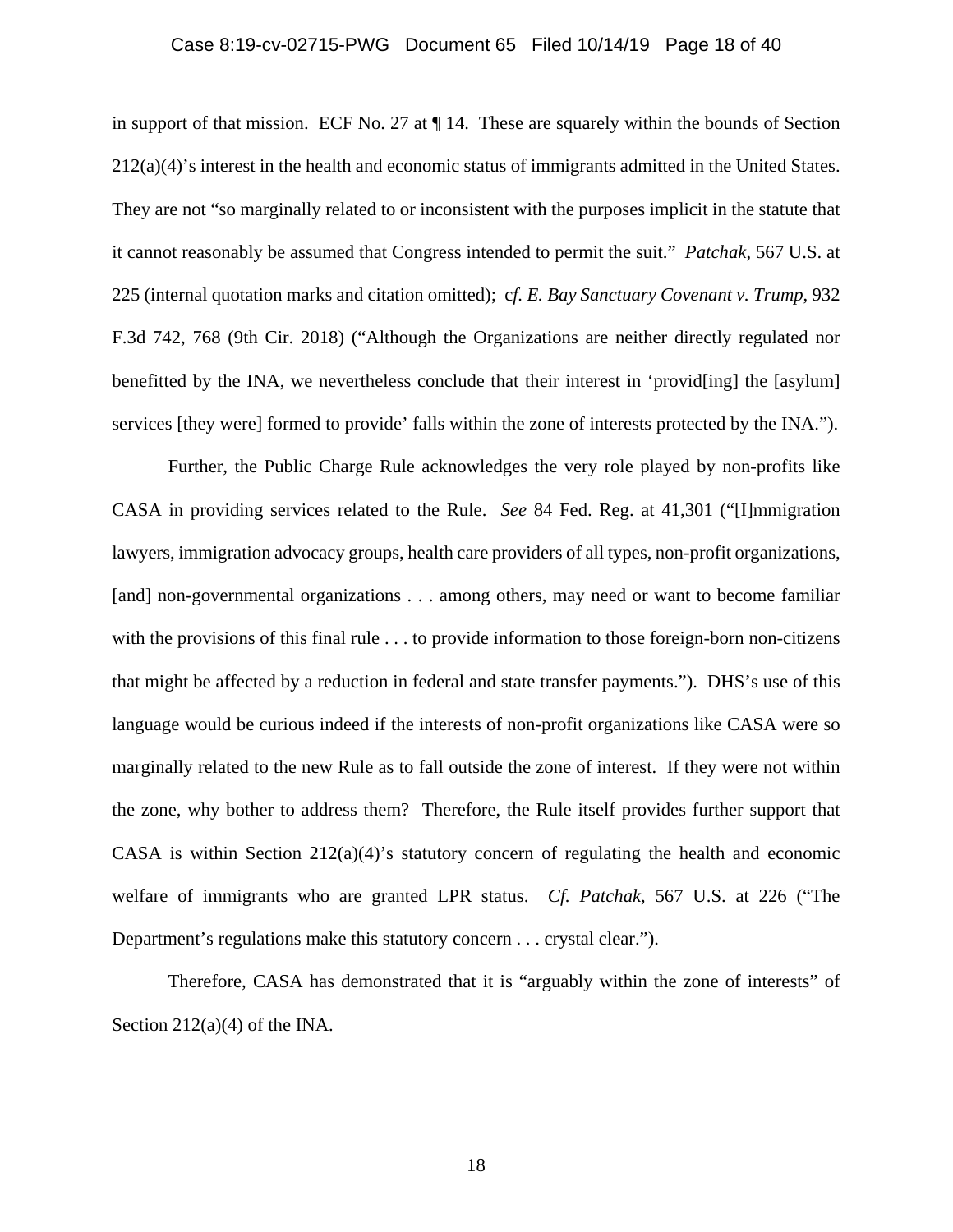#### Case 8:19-cv-02715-PWG Document 65 Filed 10/14/19 Page 19 of 40

This case is similar to *Batalla Vidal v. Nielsen*, 291 F. Supp. 3d 260 (E.D.N.Y. 2018). There the court found that an immigrants' rights organization was within the zone of interest of the INA in a case challenging the proposed rescission of the DACA program where "DACA recipients are members, clients, and employees" of the organization, which "advocates for immigrants' rights." *Id.* at 270 n.3. Further, the court in *Make the Road New York v. Cuccinelli* found that the same immigrants' rights organization was within the INA's zone of interest in a challenge to the Public Charge Rule. 19-cv-7993-GBD, at \*12 (S.D.N.Y. Oct. 11, 2019). There the court explained, "Plaintiffs plainly fall within the INA's zone of interests. The interests of immigrants and immigrant advocacy organizations such as Plaintiffs are inextricably intertwined." *Id.*; *but see La Clinica de La Raza v. Donald Trump*, 19-cv-4980-PJH, at \*72 (N.D. Cal. Oct. 11, 2019) (finding that organizational plaintiffs in another case challenging the Public Charge Rule failed to establish they were within the zone of interests where they "simply fail[ed] to explain how their interests relate to § 1182(a)(4)'s purpose of excluding immigrants likely to become public charges.")

Defendants argue that it is only "aliens improperly determined inadmissible" that are within the zone of interests of the statute. ECF No. 52 at 11. But such a myopic view is not supported by the case law interpreting the zone of interest test. As the Supreme Court explained, the test "do[es] not require any 'indication of congressional purpose to benefit the would-be plaintiff.'" *Patchak*, 567 U.S. at 225 (quoting *Clark*, 479 U.S. at 399–400). Therefore, the zone of interests need not be drawn so narrowly as to encompass only aliens that have received an adverse determination under the statute. Instead, the test only excludes plaintiffs whose interests are "so marginally related to or inconsistent with the purposes implicit in the statute that it cannot reasonably be assumed that Congress intended to permit the suit." *Id.*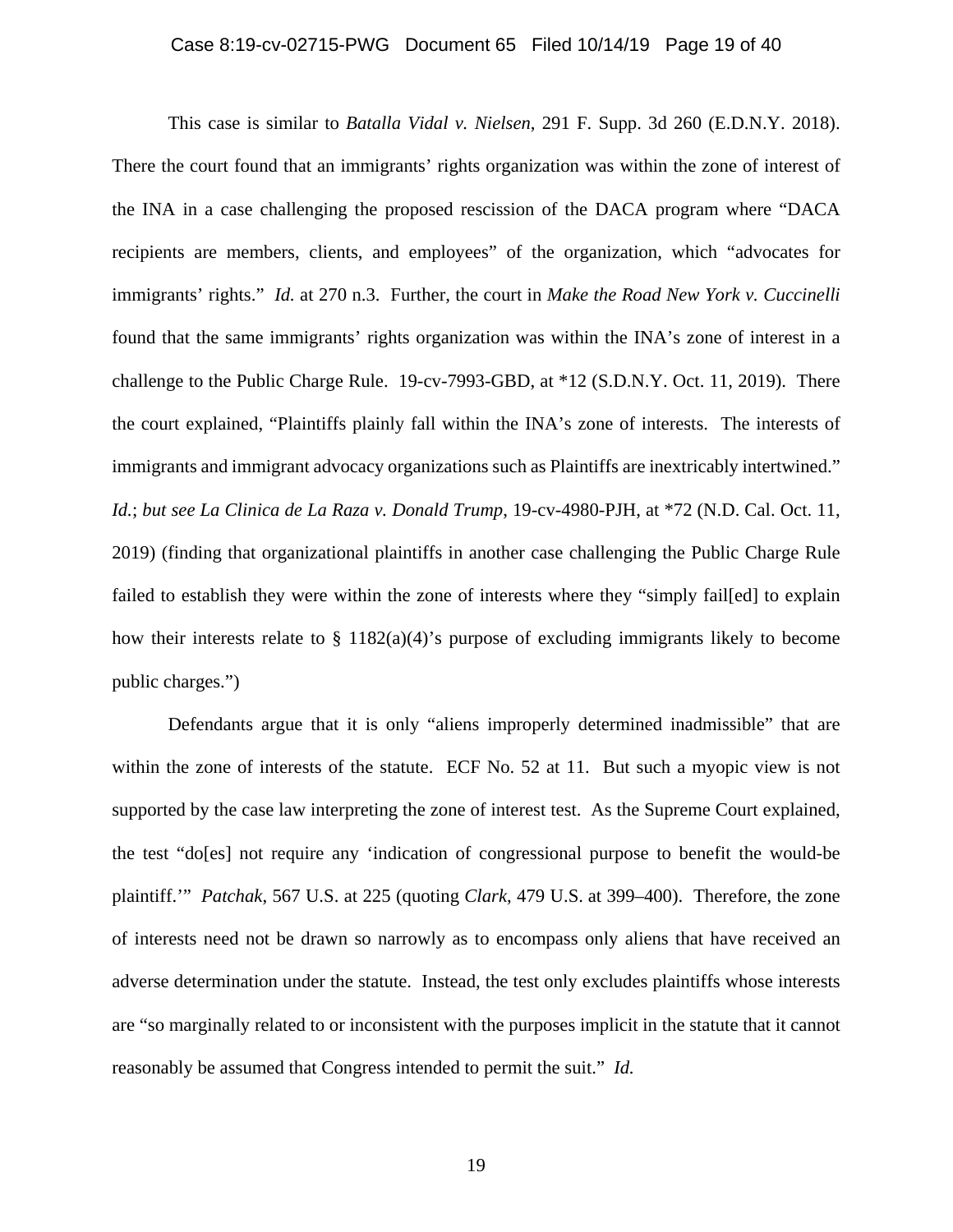### Case 8:19-cv-02715-PWG Document 65 Filed 10/14/19 Page 20 of 40

Defendants tout *INS v. Legalization Assistance Project*, in which Justice O'Connor as Circuit Justice for the Ninth Circuit, granted a stay after finding that four Justices likely would conclude that an immigrants' rights organization was outside the zone of interests of provisions of the Immigration Reform and Control Act ("IRCA"). 510 U.S. 1301, 1304 (1993) (O'Connor, J., in chambers) ("As a Circuit Justice dealing with an application like this, I must try to predict whether four Justices would vote to grant certiorari should the Court of Appeals affirm the District Court order without modification; try to predict whether the Court would then set the order aside; and balance the so-called 'stay equities.' This is always a difficult and speculative inquiry, but in this case it leads me to conclude that a stay is warranted.") (internal citation omitted). In making this determination, Justice O'Connor found that the relevant IRCA provisions were "clearly meant to protect the interests of undocumented aliens, not the interests of organizations" and that the fact that a "regulation may affect the way an organization allocates its resources . . . does not give standing to an entity which is not within the zone of interests the statute meant to protect"). *Id.* at 1305.

But that case involved a challenge on various statutory and constitutional grounds to INS policies and regulations interpreting the IRCA. *See Legalization Assistance Project of Los Angeles Cty. Fed'n of Labor (AFL-CIO) v. I.N.S.*, 976 F.2d 1198, 1202 (9th Cir. 1992) (explaining case background). Here, the plaintiffs bring a challenge under the APA regarding the Public Charge Rule.<sup>6</sup> Although it is true that the focus of the zone of interest test remains on the relevant statutory

<sup>&</sup>lt;sup>6</sup> The Plaintiffs also bring a challenge under the Due Process Clause and Equal Protection Component of the Fifth Amendment. The application of the zone of interest test to challenges based on the Constitution is unclear. *See Sierra Club v. Trump*, 929 F.3d 670, 700–02 (9th Cir. 2019) (discussing question of whether zone of interest tests applies to Constitutional claims following *Clinton v. City of New York*, 524 U.S. 417 (1998) and *Lexmark Int'l, Inc. v. Static Control Components, Inc.*, 572 U.S. 118 (2014). This question is not analyzed at this time, as the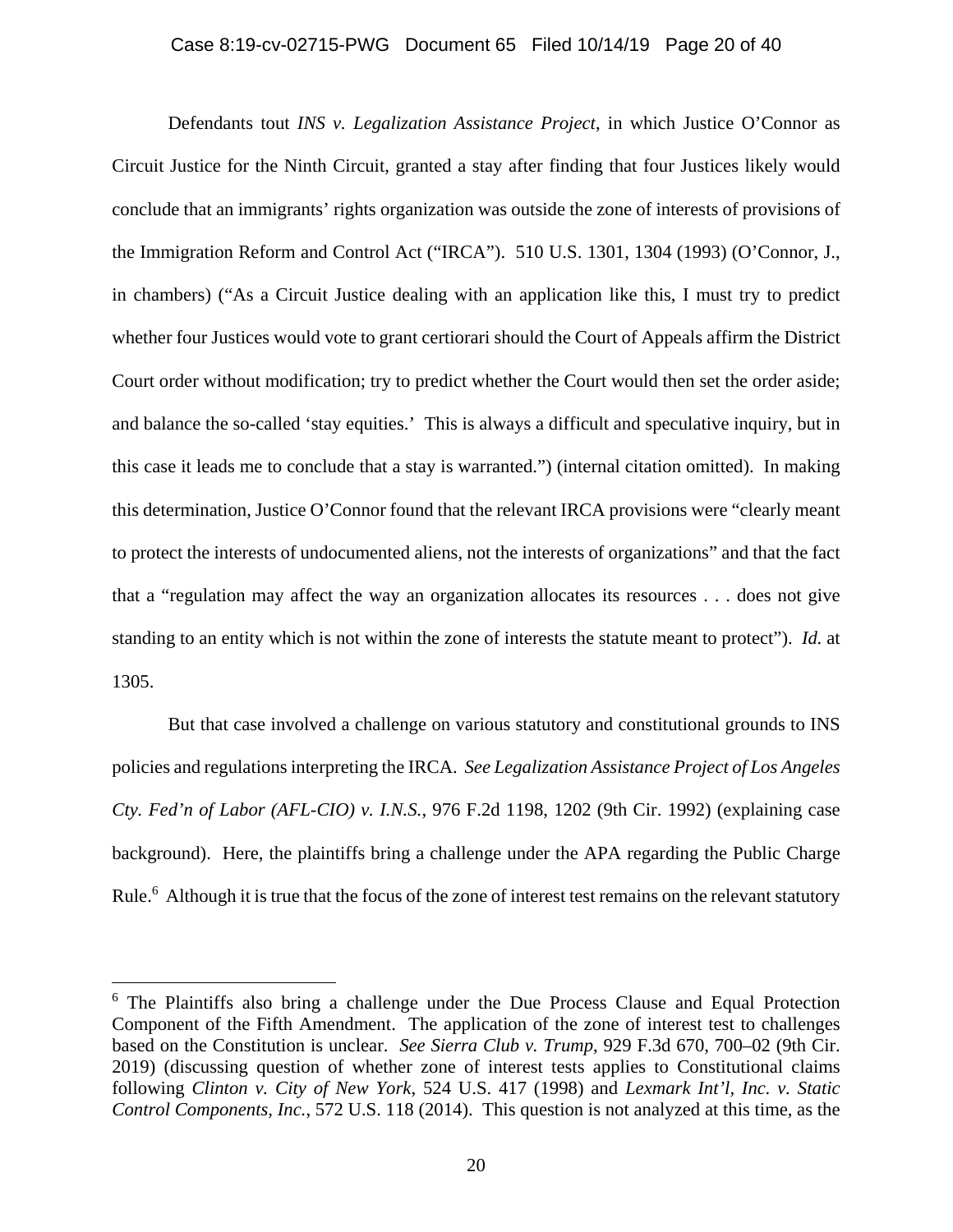### Case 8:19-cv-02715-PWG Document 65 Filed 10/14/19 Page 21 of 40

provision in both cases, as distinct from the APA, that does not render the context of an APA challenge irrelevant to the zone of interest inquiry, as actions brought under the APA are afforded "generous review" that "may not do [] for other purposes." *Bennett v. Spear*, 520 U.S. 154, 163 (1997); *see also Sierra Club v. Trump*, 929 F.3d 670, 703 n.26 (9th Cir. 2019) (explaining that *Bennett* instructed that "when analyzing whether a plaintiff falls within the zone of interests of a particular statute, courts should be particularly lenient if a violation of that statute is being asserted through an APA claim.").

Moreover, in *INS*, Justice O'Connor was writing not for the full Court, but as a Circuit Justice deciding whether to grant a petition to stay a lower court order, and engaged in the "speculative" and "difficult" task of predicting what the full Court would find if it took up the issue. But here, we need not resort to speculation, as the Court has spoken, and far more recently than in *INS*. Indeed, in *Patchak*, the Supreme Court explained that "[w]e apply the test in keeping with Congress's 'evident intent' when enacting the APA 'to make agency action presumptively reviewable.'" 567 U.S. at 225 (quoting *Clarke v. Securities Industry Assn.,* 479 U.S. 388, 399– 400 (1987)). The Court further explained that the test "is not meant to be especially demanding" and that it "always conspicuously included the word 'arguably' in the test to indicate that the benefit of any doubt goes to the plaintiff." *Id.* Applying this standard, and for the reasons discussed above, CASA has established that it is arguably within the zone of interests of Section  $212(a)(4)$  of the INA.

Court finds the Plaintiffs' claims under the APA are sufficient to establish likelihood of success on the merits. *See* Section III, *infra*.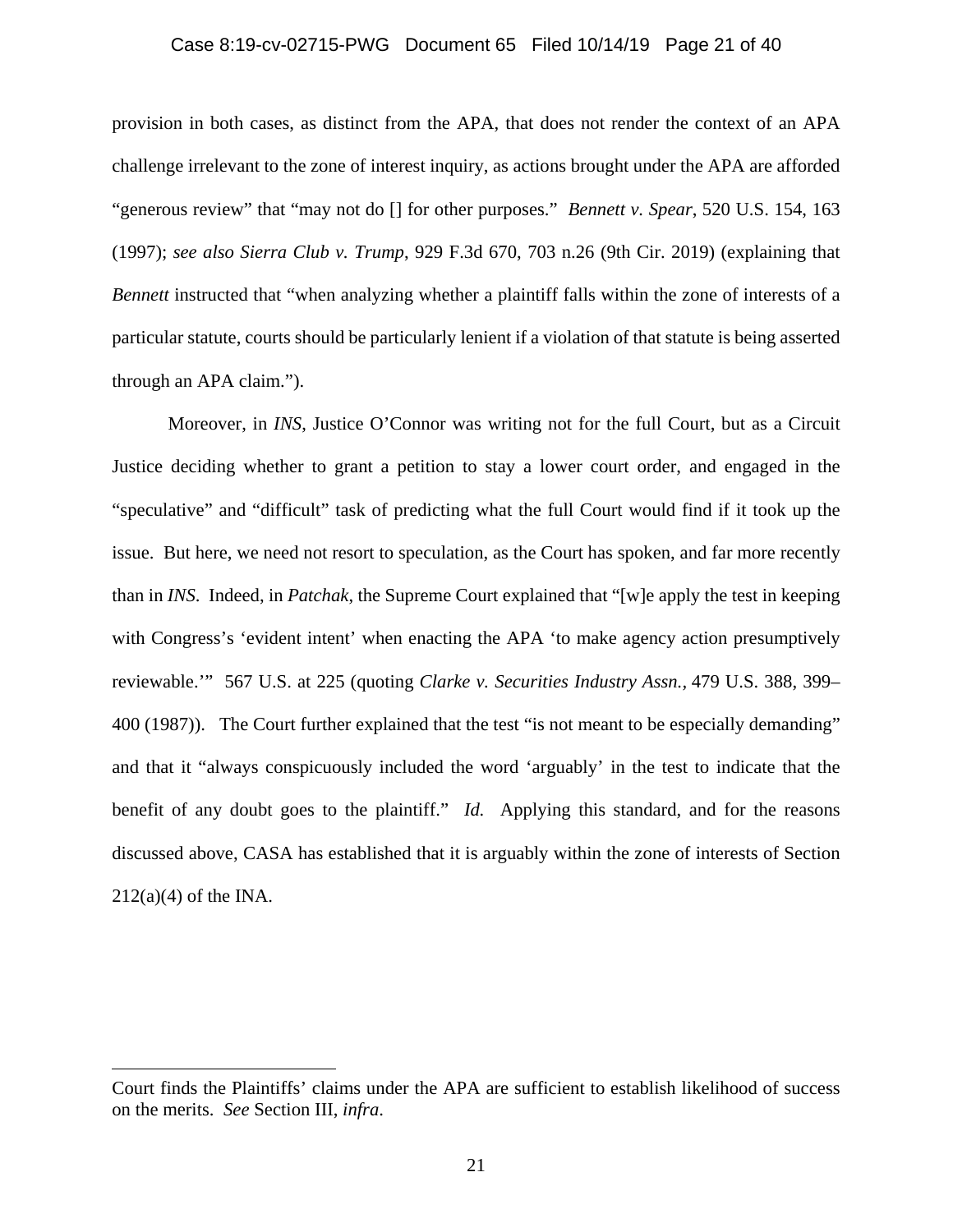#### **III. Likelihood of Success on the Merits**

Plaintiffs argue that this Court should enjoin the Public Charge Rule from going into effect because it is "not in accordance with law." ECF No. 28 at 10 (quoting 5 U.S.C. § 706(2)(A)). Here we must use the Supreme Court's *Chevron* framework to determine whether this Court should defer to DHS's interpretation of the INA. Under *Chevron* Step One, a court must determine "whether Congress has directly spoken to the precise question at issue." *Chevron, U.S.A., Inc. v. Natural Res. Def. Council, Inc.*, 467 U.S. 837, 842 (1984). If so, the court "must give effect to the unambiguously expressed intent of Congress.'" *Id.* at 843. But, if the court finds that the statute is silent or ambiguous with respect to the specific issue, under *Chevron* Step Two, "a reviewing court must respect the agency's construction of the statute so long as it is permissible." *Food & Drug Admin. v. Brown & Williamson Tobacco Corp.*, 529 U.S. 120, 132 (2000).

For the reasons discussed below, the Plaintiffs have established a likelihood of success on the merits that under *Chevron* Step One Congress has spoken directly to the issue here and precluded DHS's definition of Public Charge. Alternatively, for the same reasons, the Plaintiffs have established a likelihood of success on the merits that the Public Charge Rule fails at *Chevron* Step Two as an impermissible reading of the statute. Therefore, Plaintiffs have demonstrated a likelihood of success of showing that the Public Charge Rule is "not in accordance with law" in violation of 5 U.S.C. § 706(2)(A).

To begin, it is not contested that Congress has not explicitly defined the meaning of "public charge" in INA Section  $212(a)(4)$ . Nor is it disputed that DHS has some authority to interpret the meaning of "public charge." Indeed, Plaintiffs point to the 1999 Field Guidance as a permissible interpretation of the term. Defendants argue the same with respect to DHS's definition in the Public Charge Rule. Therefore, under *Chevron* Step One, the question here is whether Congress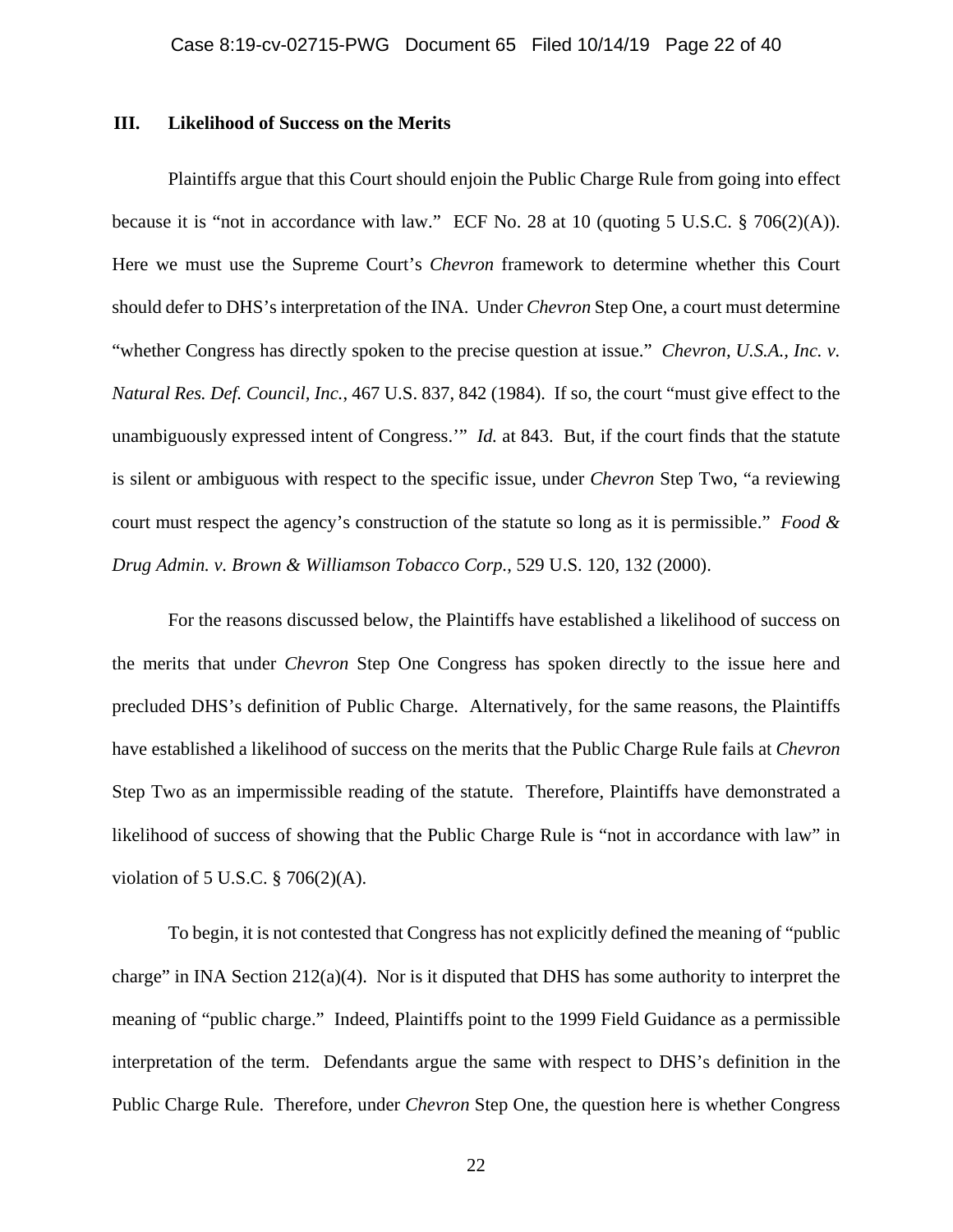### Case 8:19-cv-02715-PWG Document 65 Filed 10/14/19 Page 23 of 40

unambiguously *precluded* DHS's definition of the term public charge in the Public Charge Rule: the likely receipt of 12 months of benefits within a 36 month span, including short term non-cash benefits. *See FDA v. Brown & Williamson*, 529 U.S. at 133 (finding where the statutory provisions were not defined that "Congress has directly spoken to the issue here and precluded the FDA's jurisdiction to regulate tobacco products").

We look first to the plain language of the statute. *See Esquivel-Quintana v. Sessions*, 137 S. Ct. 1562, 1569 (2017). "In the absence of" a statutory definition of a term, courts "construe a statutory term in accordance with its ordinary or natural meaning," including by looking to relevant dictionary definitions. *FDIC v. Meyer*, 510 U.S. 471, 476 (1994). As it first appeared in 1882, the Immigration Act prohibited the entry to the United States of "any convict, lunatic, idiot, or any other person unable to take care of himself or herself without becoming a public charge." Act of Aug. 3, 1882, ch. 376, § 2, 22 Stat. 214, 214. In 1891, Congress amended this provision to exclude "[a]ll idiots, insane persons, paupers or persons likely to become a public charge." Act of Mar. 8, 1891, ch. 551, § 1, 26 Stat. 1084, 1084.

Plaintiffs offer two contemporary dictionary definitions. Webster's 1828 dictionary defined a "charge" as "The person or thing committed to another<sup>"</sup> is custody, care or management; a trust." *Charge*, Webster's Dictionary (1828 online ed.). Similarly, Webster's 1886 dictionary defined a "charge" as a "person or thing committed or intrusted to the care, custody, or management of another; a trust." *Charge*, Webster's Dictionary (1886 ed.) Therefore these definitions indicate that to be a public charge requires that the Government has taken care, custody, or management of a person. This suggests something more than temporary receipt of benefits as defined in the Public Charge Rule. Instead, it indicates something closer to the "primary dependent" standard enacted in the 1999 Field Guidance.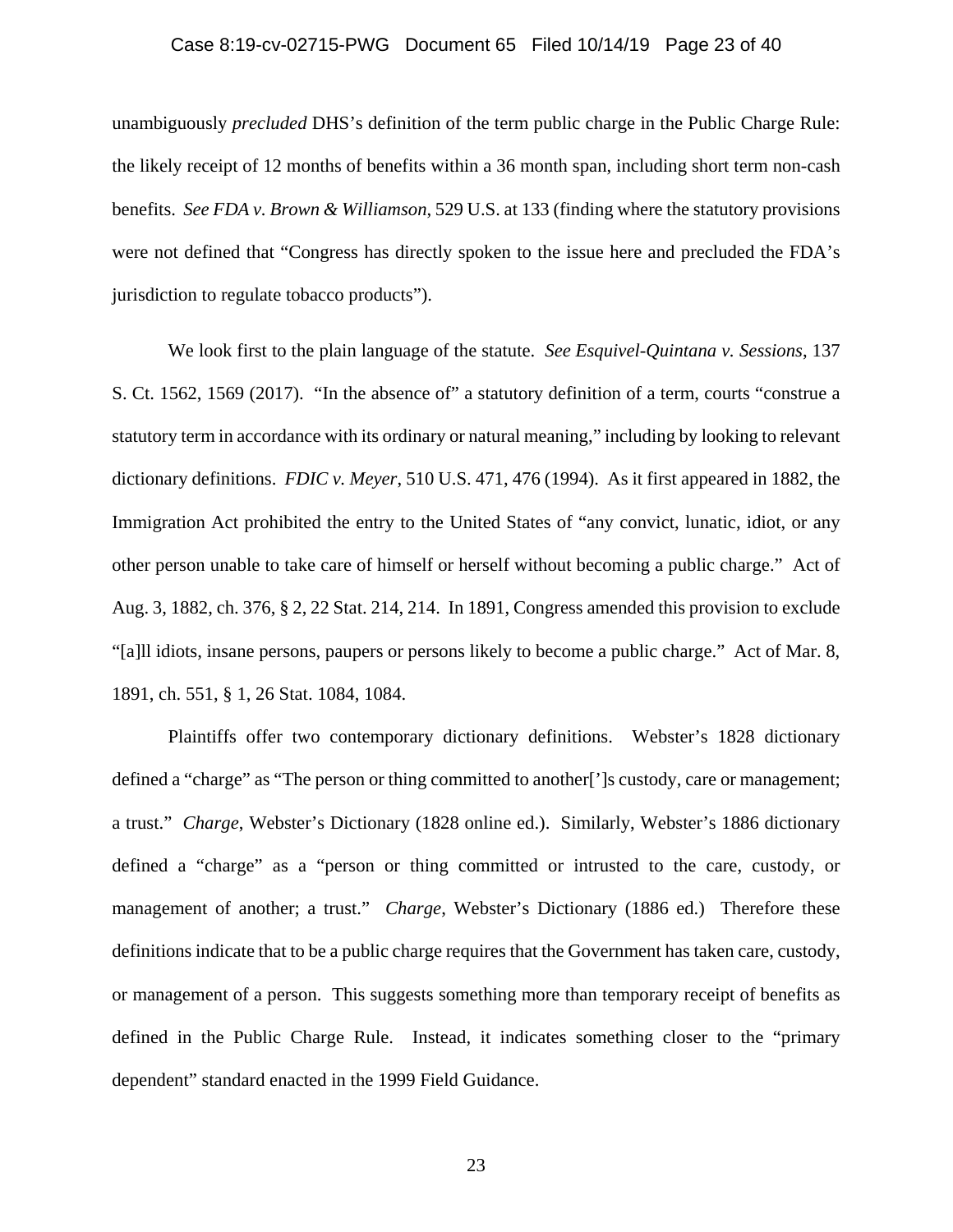### Case 8:19-cv-02715-PWG Document 65 Filed 10/14/19 Page 24 of 40

Defendants cite Stewart Rapalje et al., Dict. of Am. and English Law (1888). That dictionary defines "charge" as "an obligation or liability," such as "a pauper being chargeable to the parish or town." *Id.* But that definition supports Plaintiffs. As Defendants concede, "When Congress originally enacted the public charge inadmissibility ground, the term 'pauper' was in common use for a destitute person in extreme poverty." ECF No. 52 at 14. This indicates that "public charge" requires a higher level of Government reliance than the "12/36" standard defined in the Public Charge Rule. Defendants also point to Frederic Jesup Stimson, Glossary of the Common Law (1881), which defines "charge" as "[a] burden, incumbrance, or lien; as when land is charged with a debt." But that also misses the mark, as it defines charge in the context of a financial burden to property, instead of relating to the self sufficiency of an individual like the other definitions. Therefore the weight of these early dictionary definitions favors the Plaintiffs.

Courts should also look to the context of the statue as a whole to derive legislative intent. *See FDA v. Brown & Williamson*, 529 U.S. at 132 ("In determining whether Congress has specifically addressed the question at issue, a reviewing court should not confine itself to examining a particular statutory provision in isolation. The meaning—or ambiguity—of certain words or phrases may only become evident when placed in context.") In addition to the public charge admissibility provision, the Immigration Act of 1882 created an "immigrant fund" that provided for the "care of immigrants arriving in the United States, [and] for the relief of such." 1882 Act at § 1. The Act also empowered immigration officials "to provide for the support and relief of such immigrants therein landing as may fall into distress or need public aid." *Id.* at § 2. This indicates that Congress did not mean public charge to include merely the receipt of temporary benefits. *See FDA v. Brown & Williamson*, 529 U.S. at 132 ("A court must . . . interpret the statute 'as a symmetrical and coherent regulatory scheme,' . . . and 'fit, if possible, all parts into an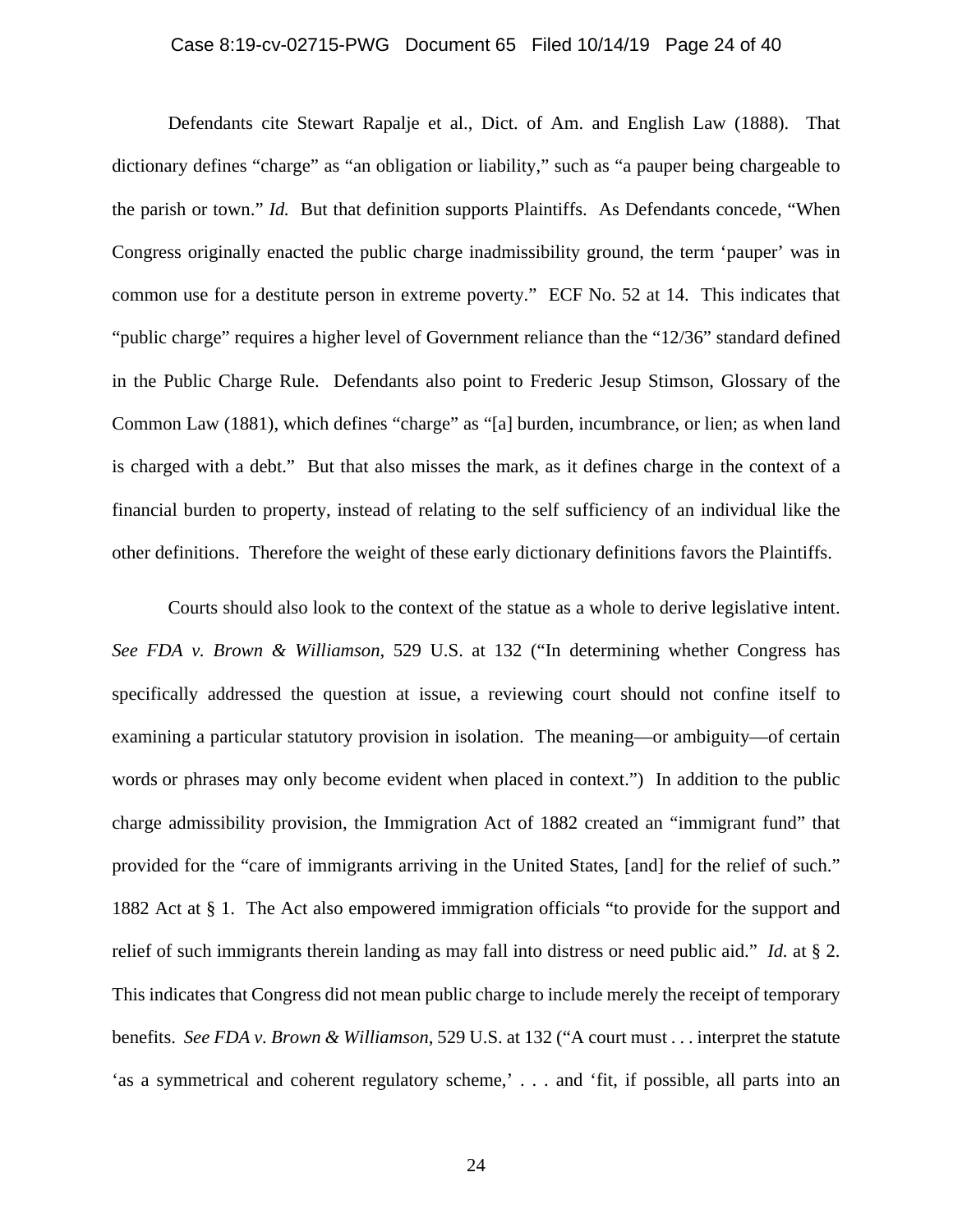#### Case 8:19-cv-02715-PWG Document 65 Filed 10/14/19 Page 25 of 40

harmonious whole."") (quoting *Gustafson v. Alloyd Co.*, 513 U.S. 561, 569 (1995) and *FTC v. Mandel Brothers, Inc.*, 359 U.S. 385, 389 (1959)). Therefore the broader context of the Immigration Act of 1882 also supports Plaintiffs' argument.

Defendants point to a statement of Representative Warner in 1894 that "[i]t will not do for [an alien] [to] earn half his living or three-quarters of it, but that he shall presumably earn all his living . . . [to] not start out with the prospect of being a public charge." 26 Cong. Rec. 657 (1894). However, the legislative debate in 1882 at the time of the Act indicated that Congress was concerned with preventing foreign nations from "'send[ing] to this country blind, crippled, lunatic, and other infirm paupers, who ultimately become *life-long dependents* on our public charities.'" 13 Cong. Rec. 5108-10 (June 19, 1882) (statement of Rep. Van Voorhis) (emphasis added). This provides a stronger indication of Congress's intent at the time of the 1882 Act. Further, the creation of the immigrant fund in 1882 as discussed indicates that Congress's intention in 1882 was not that expressed by Representative Warren more than a decade later.

Federal case law interpreting the public charge provision also supports Plaintiffs' argument. In *Gegiow v. Uhl*, the Supreme Court considered the question of whether someone could be denied admission to the United States as a public charge based on the conditions of local labor markets. 239 U.S. 3, 9–10 (1915). Based on the plain language of the Immigration Act of 1907, which had reenacted the public charge provision, the Court found that the term "likely to become a public charge" should be read to exclude immigrants based on *permanent* personal characteristics:

'Persons likely to become a public charge' are mentioned between paupers and professional beggars, and along with idiots, persons dangerously diseased, persons certified by the examining surgeon to have a mental or physical defect of a nature to affect their ability to earn a living, convicted felons, prostitutes, and so forth. The persons enumerated, in short, are to be excluded on the ground of permanent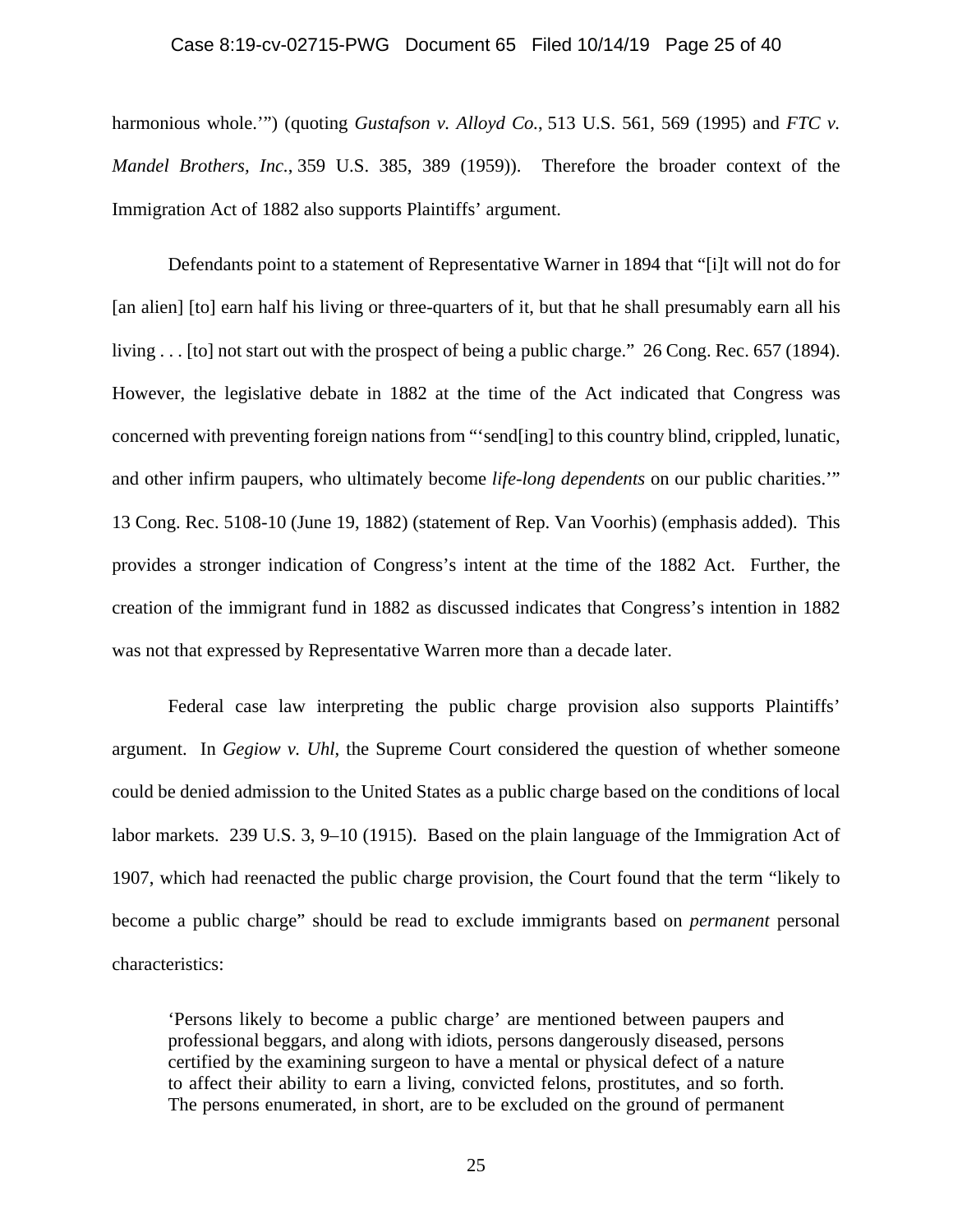personal objections accompanying them irrespective of local conditions unless the one phrase before us is directed to different considerations than any other of those with which it is associated. Presumably it is to be read as generically similar to the others mentioned before and after.

*Id.* at 10.

Defendants point out that following the *Gegiow* decision, Congress amended the public charge provision in the Immigration Act of 1917, separating "public charge" from the terms "pauper" and "professional beggar." Act of Feb. 5, 1917, ch. 29, § 3, 39 Stat. 874, 875–76 (denying admission to "[a]ll idiots, imbeciles, feeble-minded persons, epileptics, insane persons; . . . paupers; professional beggars; vagrants; persons not comprehended within any of the foregoing excluded classes who are found to be and are certified by the examining surgeon as being mentally or physically defective, such physical defect being of a nature which may affect the ability of such alien to earn a living; [and] . . . persons likely to become a public charge"). According to the Secretary of Labor, the purpose of the change was to "associate [public charge] in the law with a provision the economic object of which is unmistakable, and disassociate it from the provisions the immediate objects of which are of a sanitary nature." H.R. Doc. No. 64-886, at 4 (Mar. 11, 1916). But this change provides little support for Defendants' position. In *U.S. ex rel. Iorio v. Day*, Judge Learned Hand explained that following the amendments, the public charge clause "however construed, overlaps other provisions; e.g., paupers, vagrants, and the like" and that "[i]t is certainly now intended to cover cases like *Gegiow . . .*, where the occasion leads to the conclusion that the alien will become destitute, though generally capable of standing on his own feet." 34 F.2d 920, 922 (2d Cir. 1929). In other words, the term "public charge" still overlaps with the term "paupers" in the statute and the amendment simply clarified that the term public charge covers people that would become "destitute" due to the inability to work in a local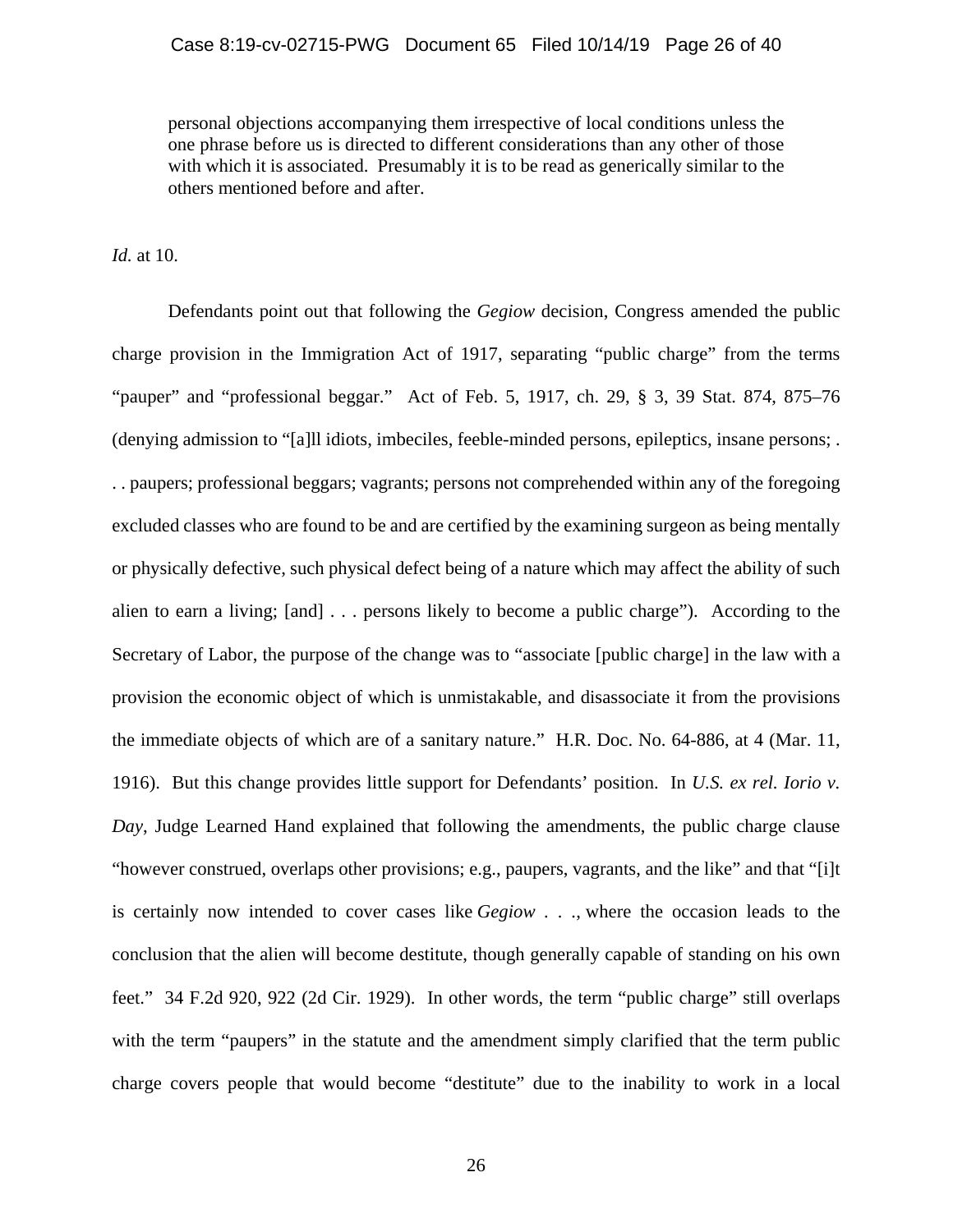#### Case 8:19-cv-02715-PWG Document 65 Filed 10/14/19 Page 27 of 40

economy. The definition of "public charge" in the Public Charge Rule, however, would exclude immigrants based on their receipt of a small amount of benefits—much less than the level required to support someone who is "destitute" and unable to work. *See* ECF No. 27 at ¶ 69 ("[T]he average monthly SNAP benefit per person in 2018 was \$126.96, meaning that a noncitizen could be denied a green card if a USCIS officer were to deem her likely to receive little more than \$1,500 in SNAP benefits within a 36-month period.") (citing U.S. Dep't of Agric., *Supplemental Nutrition Assistance Program Participation and Costs* (Aug. 2, 2019), https://fnsprod.azureedge.net/sites/default/files/resource-files/SNAPsummary-8.pdf).

 Executive branch immigration opinions also support Plaintiffs' argument. For example, in *Matter of Martinez-Lopez*, Attorney General Robert F. Kennedy summarized the meaning of the public charge admissibility provision as follows:

The provision in the immigration laws excluding aliens likely to become public charges had its origin in section 2 of the Immigration Act of 1882, 22 Stat. 214, and has been continued in all subsequent immigration statutes. It has been the subject of extensive judicial interpretation. *The general tenor of the holdings is that the statute requires more than a showing of a possibility that the alien will require public support.* Some specific circumstance, such as mental or physical disability, advanced age, or other fact reasonably tending to show that the burden of supporting the alien is likely to be cast on the public, must be present. *A healthy person in the prime of life cannot ordinarily be considered likely to become a public charge*, especially where he has friends or relatives in the United States who have indicated their ability and willingness to come to his assistance in case of emergency.

10 I. & N. Dec. 409, 421–22 (AG 1964) (citing *Ex parte Mitchell*, 256 Fed. 229 (N.D.N.Y. 1919);

*Ex parte Hosaye Sakaguchi*, 277 Fed. 913, 916 (9th Cir. 1922); *U.S. ex rel. Mantler v. Commissioner of Immigration*, 3 F.2d 234 (2nd Cir. 1924); *Ex parte Turner*, 10 F.2d 816, 817 (S.D.Cal. 1926); *Ex parte Sturgess*, 13 F.2d 624, 625 (6th Cir. 1926); *Gabriel v. Johnson*, 29 F.2d 347, 349 (1st Cir. 1928); *U.S. ex rel. Minuto v. Reimer*, 83 F.2d 166, 168 (2nd Cir. 1936) (emphasis added). The Public Charge rule is wholly inconsistent with this interpretation of the public charge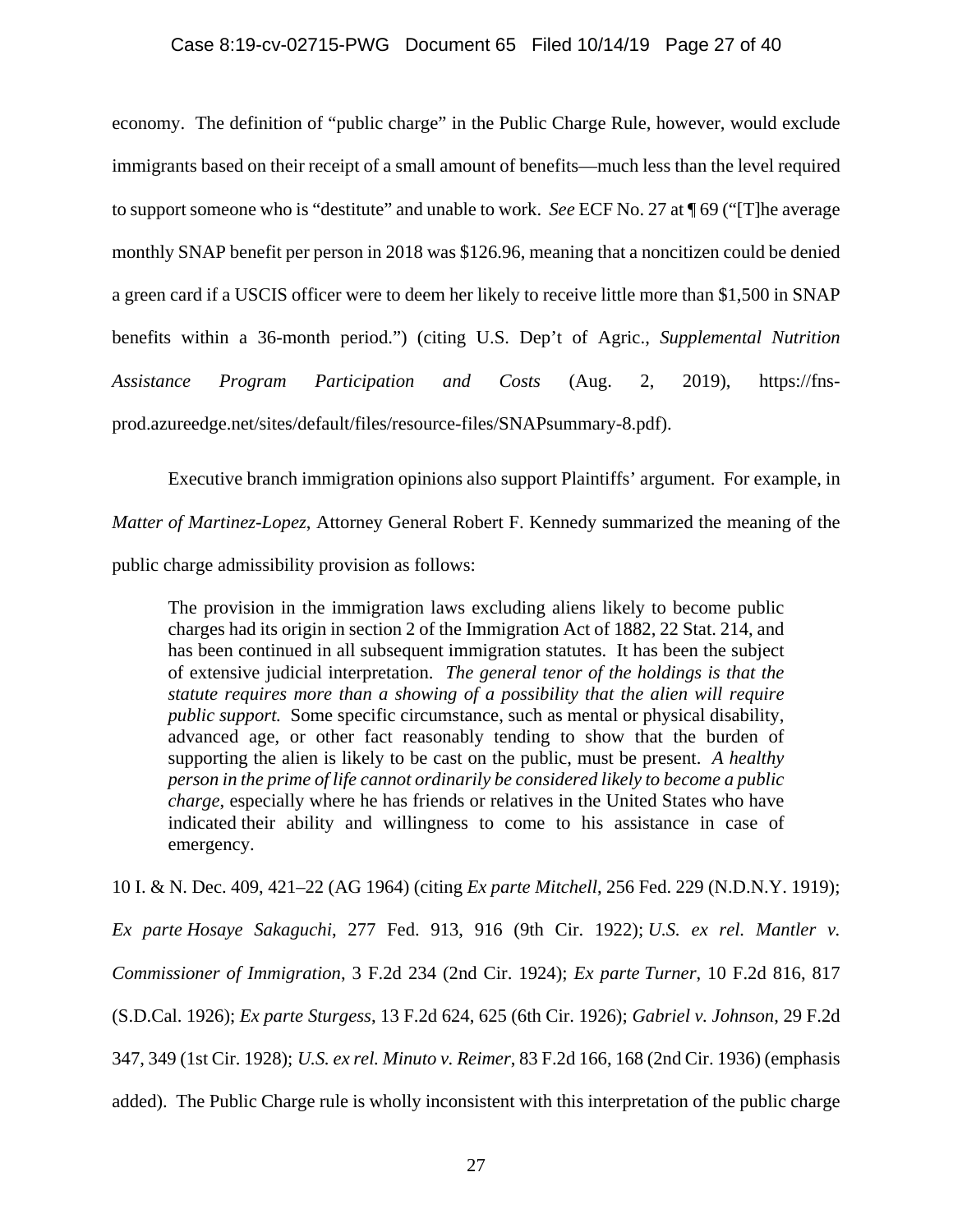### Case 8:19-cv-02715-PWG Document 65 Filed 10/14/19 Page 28 of 40

admissibility standard. While these cases established that the public charge provision requires "more than a showing of a possibility that the alien will require public support," that is precisely how the Rule now defines public charge. And even though "[a] healthy person in the prime of life cannot ordinarily be considered likely to become a public charge" the Rule defines public charge so expansively that it could cover as much as 50% of the U.S. population. *See* ECF No. 27 ¶ at 68 (citing Danilo Trisi, Ctr. on Budget & Policy Priorities, *Trump Administration's Overbroad Public Charge Definition Could Deny Those Without Substantial Means the Chance to Come to or Stay in the U.S.* 4–5 (May 30, 2019), https://www.cbpp.org/sites/default/files/atoms/files/5-30- 19pov.pdf ("Approximately 43 to 52 percent of U.S.-born individuals present in the PSID survey in 2017 participated in either SNAP, Medicaid, TANF, SSI, or housing assistance over the 1997- 2017 period.")).

Further, *Matter of Martinez-Lopez* is binding on DHS. *See* 8 C.F.R. § 1003.1(g)(1) ("Except as Board decisions may be modified or overruled by the Board [of Immigration Appeals] or the Attorney General, decisions of the Board and decisions of the Attorney General are binding on all officers and employees of DHS or immigration judges in the administration of the immigration laws of the United States.") The Government has presented no evidence that this opinion has been overturned. Therefore on this point alone Plaintiffs have raised a serious question as to whether the Public Charge Rule is "not in accordance with the law."5 U.S.C. § 706.

Indeed, in the 2018 Proposed Rule, the final Public Charge Rule, and its Brief in Opposition to Plaintiffs' Motion for a Preliminary Injunction, the Government cites *no cases* in which the reviewing court or agency concluded that an alien's receipt of benefits that would not have counted in determining whether an immigrant was a public charge as defined by the 1999 Field Guidance, but which do fall within the scope and duration of the new Rule's definition, constituted a public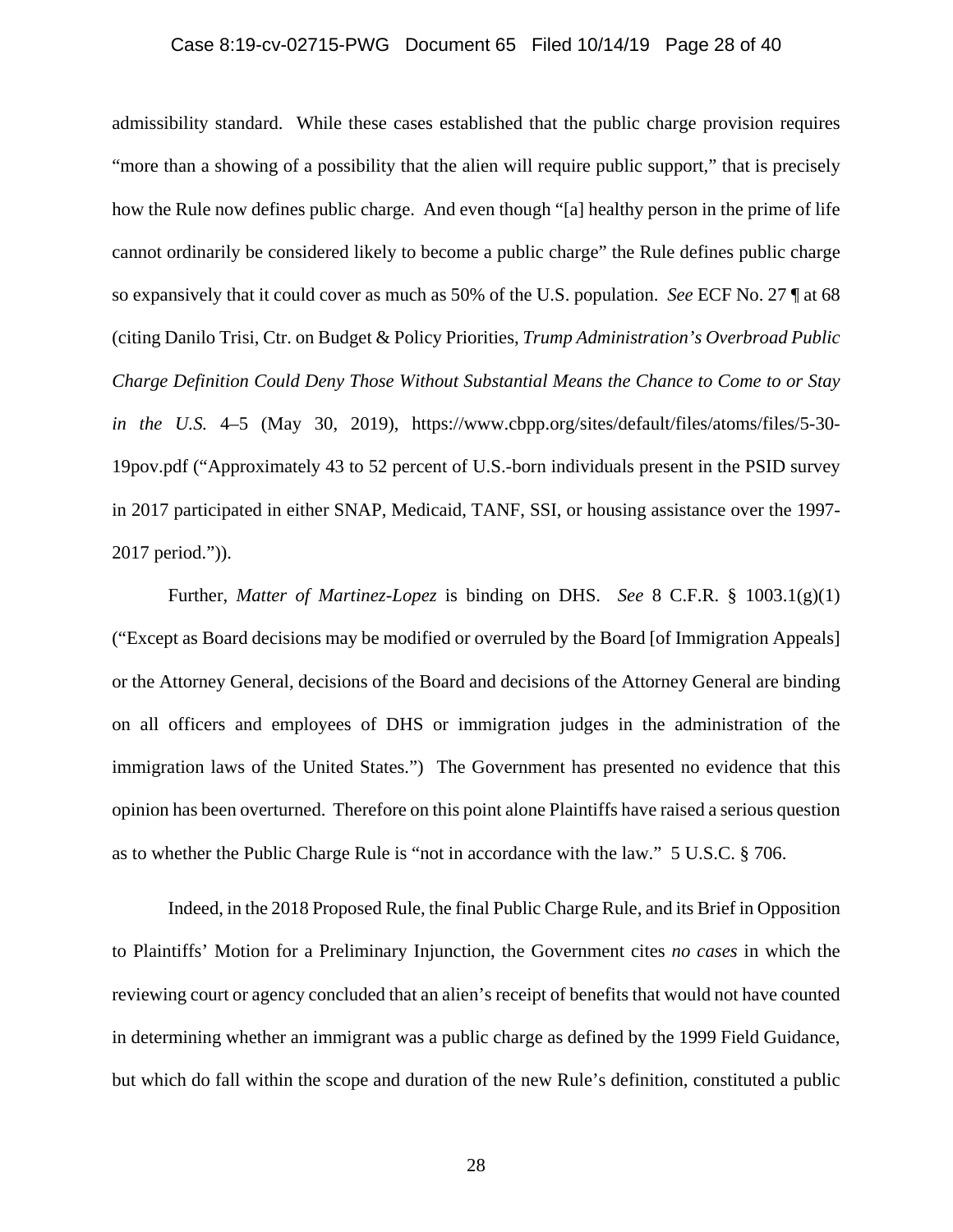### Case 8:19-cv-02715-PWG Document 65 Filed 10/14/19 Page 29 of 40

charge. Instead, Defendants largely cite cases outside of the public charge admissibility context for the proposition that a small amount of public benefits can qualify someone as a public charge. But in fact, many of these cases support Plaintiffs. *See, e.g.*, *Town of Hartford v. Town of Hartland*, 19 Vt. 392, 397–98 (Vt. 1847) (concerning widow who was "sickly and subject to fits" with children "of tender age" and "little reliance for support could therefore be placed upon the personal efforts or labor of the family"); *Poor Dist. of Edenburg v. Poor Dist. of Strattanville*, 5 Pa. Super. 516 (Pa. Super. Ct. 1897) (concerning "unmarried woman" who was a "cripple" and "forced to abandon her work" after teaching 50 years and who became a public charge after a friend submitted a complaint under oath stating she was "poor and indigent and unable to procure the necessaries of life by reason of sickness and other infirmities"). At best, Defendants cite a 1929 immigration treatise that defines public charge as "any maintenance, or financial assistance, rendered from public funds." Arthur Cook *et al.*, Immigration Laws of the U.S., § 285 (1929). But this definition carries little weight compared to contemporary federal court and binding executive branch opinions interpreting the term to the contrary.

Congress also has rejected multiple attempts to define "public charge" in the way that DHS now does through administrative rulemaking. The Supreme Court has repeatedly considered rejected legislative proposals as one tool in determining legislative intent. *See, e.g.*, *FDA v. Brown & Williamson Tobacco Corp.*, 529 U.S. at 144; *I.N.S. v. Cardoza-Fonseca*, 480 U.S. 421, 441–43 (1987); *Bob Jones Univ. v. United States*, 461 U.S. 574, 600–01 (1983); *Albemarle Paper Co. v. Moody*, 422 U.S. 405, 421 (1975). Here, in the lead up to the 1996 passage of IIRIRA, under the House-passed conference report, an immigrant could be deported if he or she received federal public benefits for 12 months aggregate over seven years. *See* 142 Cong. Rec. S11872, S11882. During final negotiations, that provision was removed under threat of veto "in order to ensure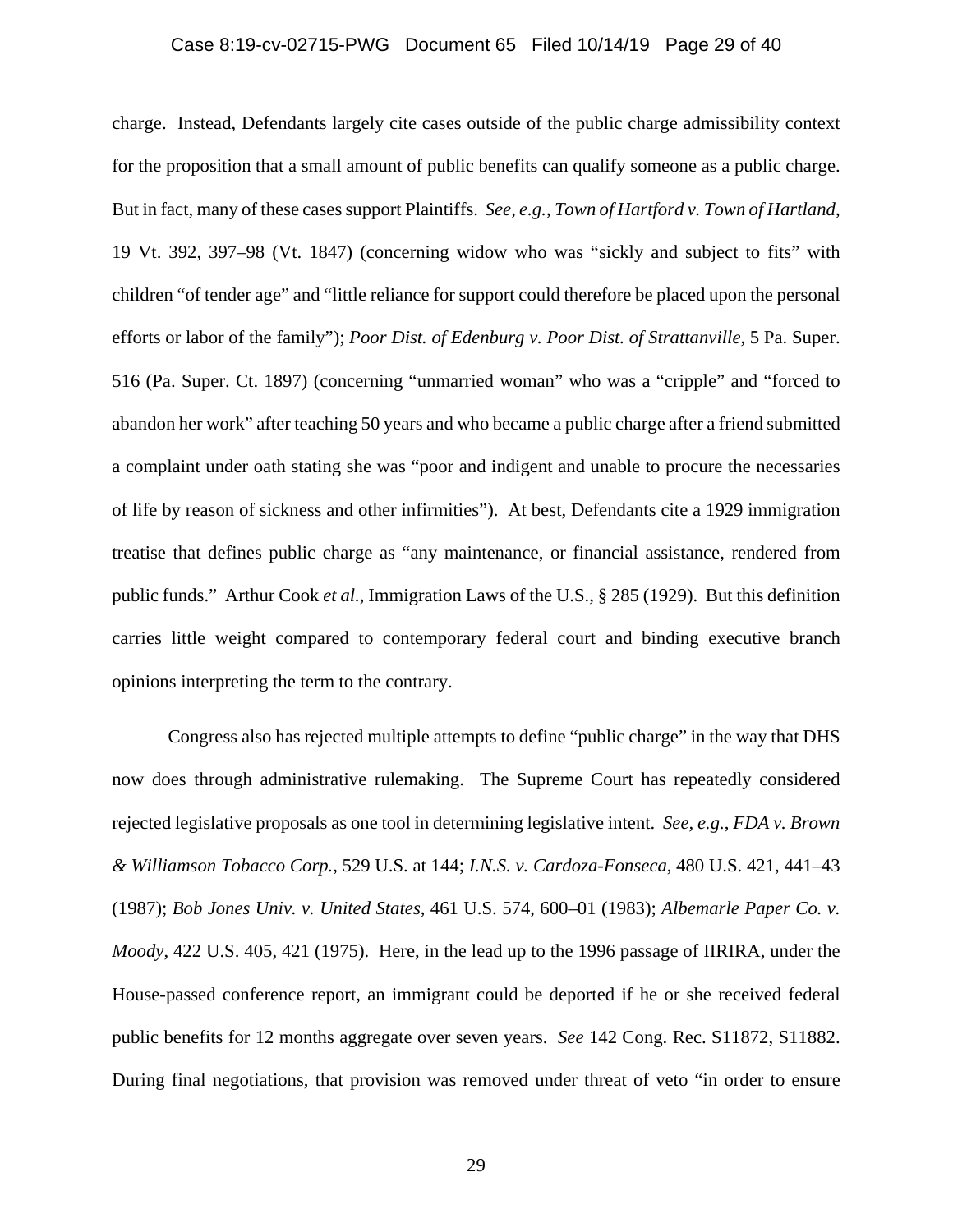### Case 8:19-cv-02715-PWG Document 65 Filed 10/14/19 Page 30 of 40

passage" of the bill. H.R. Rep. 104-828, at 137–40 (statement of Sen. Kyl). This demonstrates that Congress was aware of how it could define public charge in a way that DHS does now and that it rejected that definition. *Cf. Esquivel-Quintana v. Sessions*, 137 S. Ct. 1562, 1570 ("Surrounding provisions of the INA guide our interpretation  $\dots$ .") (citing A. Scalia & B. Garner, Reading Law: The Interpretation of Legal Texts 167 (2012)). This is particularly significant given the weight that DHS places on the 1996 Welfare Reform Act and IIRIRA in enacting the Public Charge Rule. *See, e.g.*, Public Charge Rule, 84 Fed. Reg. at 41355–56 ("[A]lthough the INA does not mention self-sufficiency in the context of section  $212(a)(4)$  of the Act, 8 U.S.C. 1182(a)(4), DHS believes that there is a strong connection between the self-sufficiency policy statements elsewhere in Title 8 of the United States Code (even if not codified in the INA itself) at 8 U.S.C. 1601 and the public charge inadmissibility language in section 212(a)(4) of the Act, 8 U.S.C. 1182(a)(4), which were enacted within a month of each other."). But in fact, in 1996 Congress considered and rejected the Rule's new approach to the definition of public charge.

And in 2013, the Senate rejected an amendment by then-Senator Sessions to S. 744, a proposed immigration bill, that would have broadened the public benefits considered for public charge determinations to include non-cash benefits. *See* S. Rep. No. 113-40 at 42, 63 (2013). Senators who opposed the proposed amendment "cited the strict benefit restrictions and requirements already included in both S. 744 and existing law, and the amendment was rejected by voice vote." *Id.* at 42. This is precisely what the DHS's Public Charge Rule does through administrative regulation. Although S. 744 ultimately failed when the House did not pass its version of the bill, this demonstrates that Congress was aware of the benefits that were included in the public charge determination, knew how to change them if they could muster the votes to do so, and specifically rejected a proposal to include non-cash benefits in public charge determinations.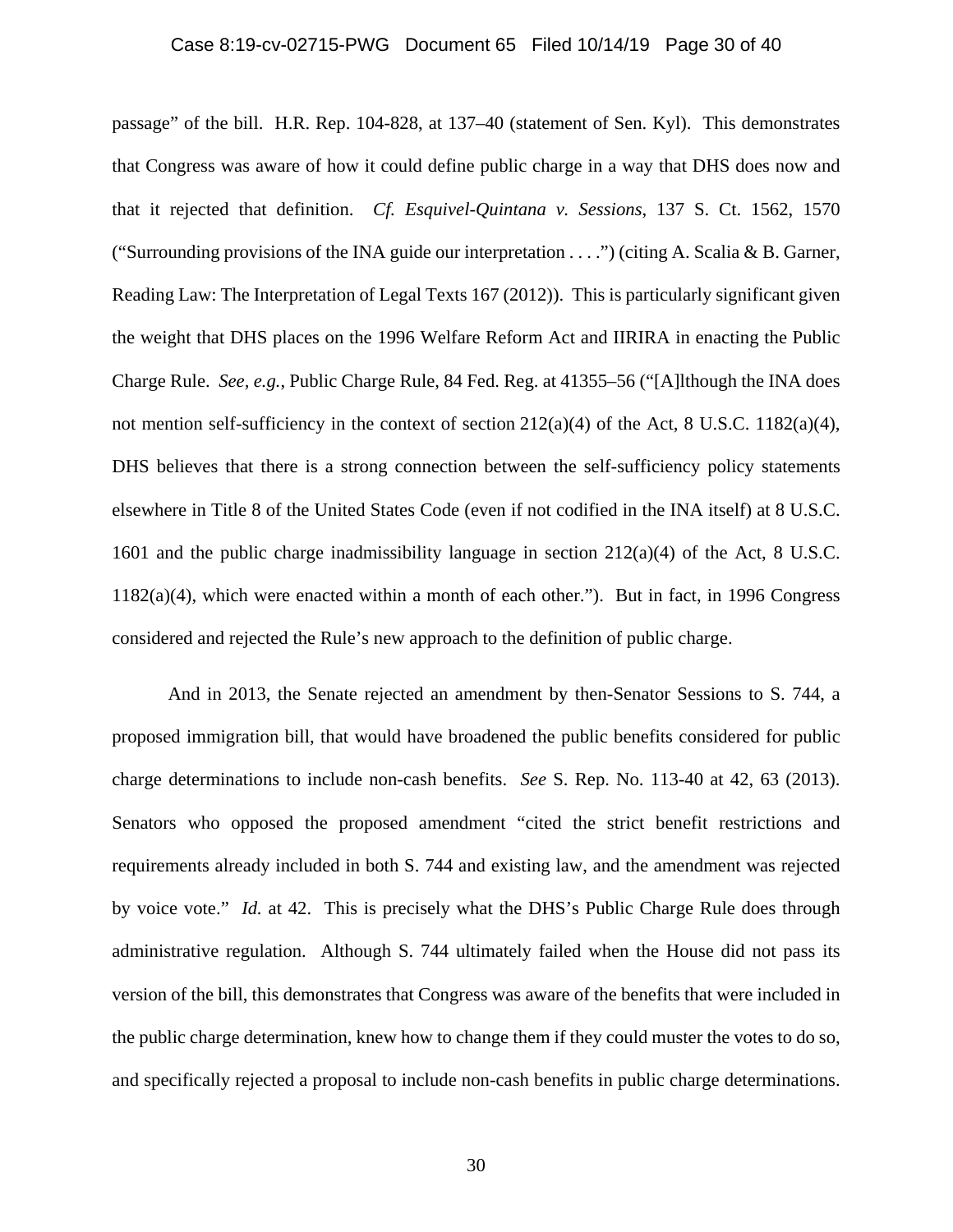### Case 8:19-cv-02715-PWG Document 65 Filed 10/14/19 Page 31 of 40

Again this is significant given the reliance that DHS places on Congressional intent. *See* Public Charge Rule, 84 Fed. Reg. at 41,366 ("[T]he inclusion of the designated benefits into the public benefits definition, is consistent with congressional statements in 8 U.S.C. 1601 concerning selfsufficiency of foreign nationals.") Taken together, these rejected legislative proposals provide additional indication that DHS's interpretation of public charge is contrary to the meaning intended by Congress.

The 1999 Proposed Rule and Field Guidance provide further support for Plaintiffs' arguments. The DOJ explained that its adoption of the "primary dependent" definition was "based on the plain meaning of the word 'charge,' the historical context of public dependency when the public charge immigration provisions were first enacted more than a century ago, and the expertise of the benefit-granting agencies that deal with subsistence issues." 1999 Proposed Rule, 64 Fed Reg. at 28,677. The DOJ also explained that its definition was "consistent with factual situations presented in the public charge case law." *Id.* In the 2018 Proposed Rule and final Rule, DHS argues that "INS's reasoning nor any evidence provided, forecloses the agency adopting a different definition consistent with statutory authority." 84 Fed Reg. at 41350 n.310; 83 Fed Reg at 51133.

In sum, traditional tools of statutory interpretation provide the following evidence that supports Plaintiffs' argument that the definition of "public charge" in the Rule is precluded by the meaning of term as enacted by Congress: 1) dictionary definitions during the time the public charge rule was first enacted; 2) the history and context of the Immigration Act of 1882, including the creation of an immigrant fund; 3) federal court precedent, including from the Supreme Court, interpreting the meaning of public charge; 4) binding executive branch precedent interpreting the meaning of public charge; 5) Congress's rejection of a similar definition of public charge in 1996 when enacting IIRIRA and the rejection of including non-cash benefits in public charge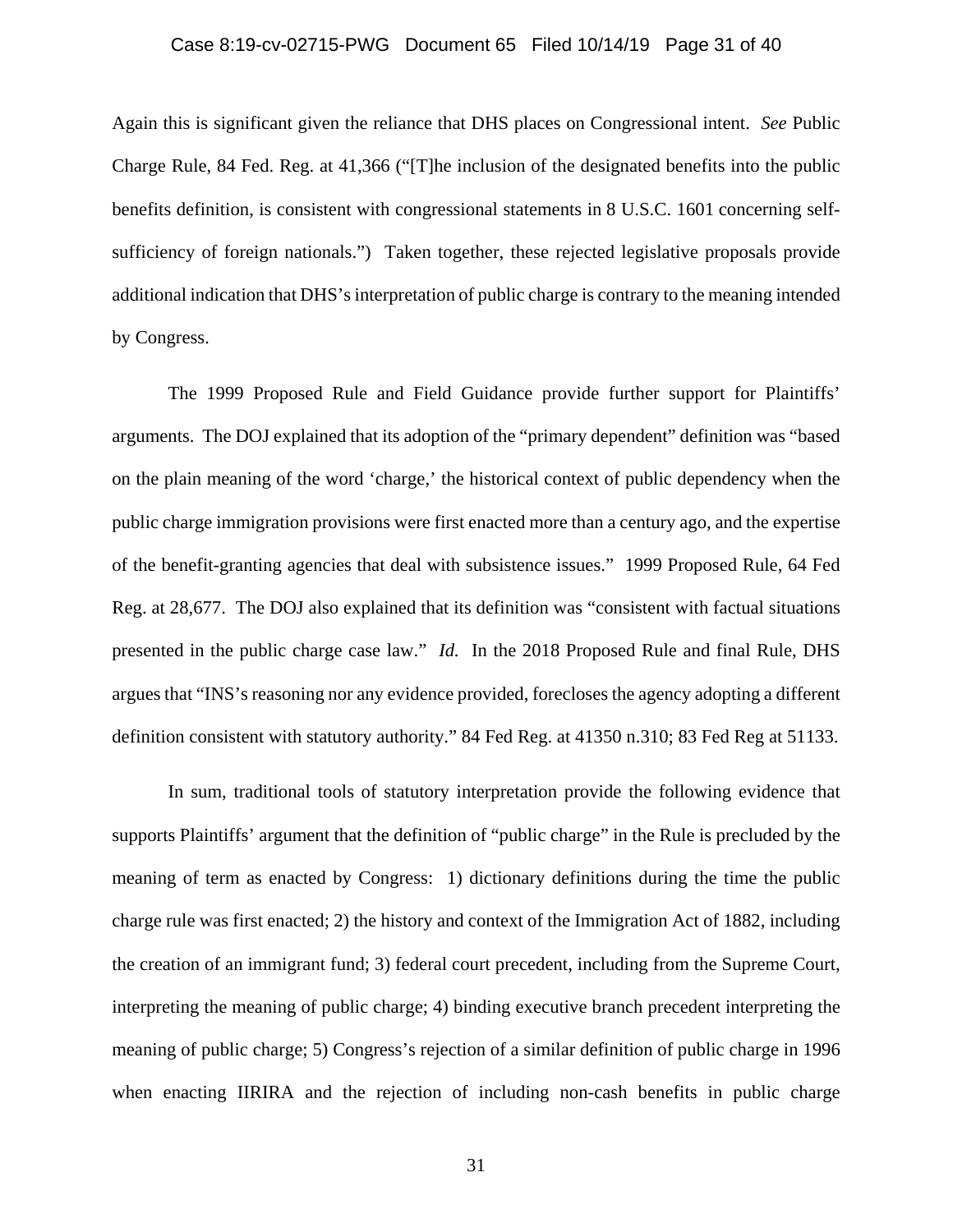### Case 8:19-cv-02715-PWG Document 65 Filed 10/14/19 Page 32 of 40

determinations in 2013; and 6) affirmance of this history and case law in the 1999 Proposed Rule and Field Guidance. In the face of this evidence, the Government primarily relies on the argument that none of this forecloses its definition.

Based on this record, Plaintiffs have demonstrated a likelihood of success on the merits that the definition of public charge in the Rule is "unambiguously foreclosed" by Congress's intention at *Chevron* Step One, and is therefore "not in accordance with law" in violation of 5 U.S.C. § 706. *Cf. Esquivel-Quintana v. Sessions*, 137 S. Ct. 1562, 1572 (2017) ("We have no need to resolve whether the rule of lenity or *Chevron* receives priority in this case because the statute, read in context, unambiguously forecloses the Board's interpretation.")

If a reviewing court determines that the term public charge is ambiguous under *Chevron* Step One, this Court must defer to DHS's interpretation of the statute in the Public Charge rule, "so long as it is permissible." *FDA v. Brown & Williamson*, 529 U.S. at 132. But for the same reasons as discussed above, the Plaintiffs have demonstrated a likelihood of success in showing that the Public Charge Rule is not a permissible construction of the statute. In other words, the record above indicates that the Rule likely is outside the bounds of any ambiguity. Therefore Plaintiffs have also demonstrated a likelihood of success on the merits that the definition of public charge in the Rule is an impermissible reading of the INA at *Chevron* Step Two, and is therefore "not in accordance with law" in violation of 5 U.S.C. § 706. *Cf. Whitman v. Am. Trucking Associations*, 531 U.S. 457, 481 (2001) ("[W]e find the statute to some extent ambiguous. We conclude, however, that the agency's interpretation goes beyond the limits of what is ambiguous and contradicts what in our view is quite clear. We therefore hold the . . . policy unlawful.").

Plaintiffs also argue that the rule is arbitrary and capricious, and violates the Due Process Clause and Equal Protection Components of the Fifth Amendment. Because I find that CASA is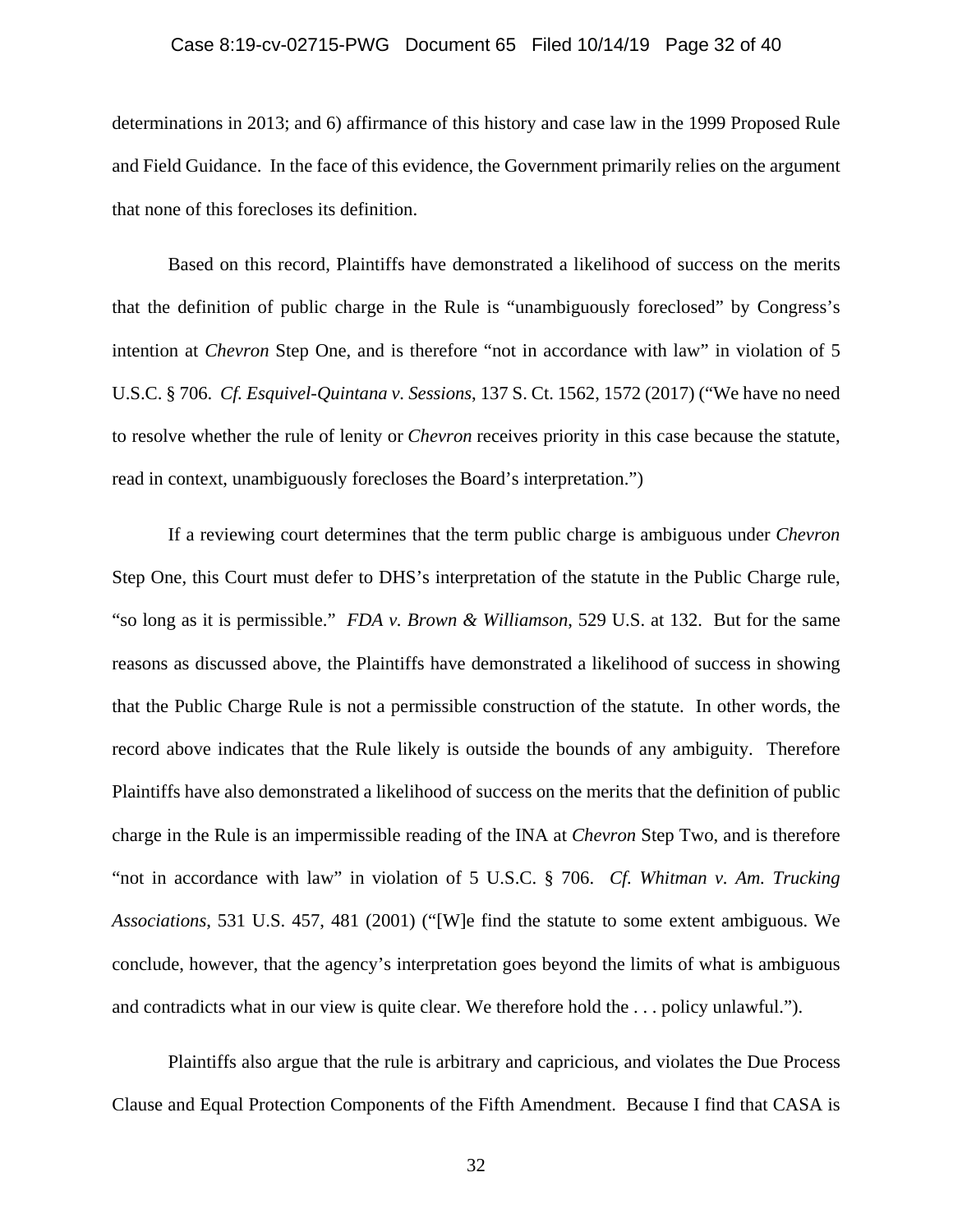likely to prevail on its claim that the Public Charge Rule is "not in accordance with law" in violation of 5 U.S.C. § 706, I do not address these arguments for purposes of determining whether to issue a preliminary injunction.

#### **IV. Likely to Suffer Irreparable Harm**

A "plaintiff seeking a preliminary injunction must demonstrate . . . that he is likely to suffer irreparable harm in the absence of preliminary relief . . . ." *Winter*, 555 U.S. at 20. "To establish irreparable harm, the movant must make a 'clear showing' that it will suffer harm that is 'neither remote nor speculative, but actual and imminent.'" *Mountain Valley Pipeline, LLC v. 6.56 Acres of Land, Owned by Sandra Townes Powell*, 915 F.3d 197, 216 (4th Cir. 2019) (quoting *Direx Israel, Ltd. v. Breakthrough Med. Corp.*, 952 F.2d 802, 812 (4th Cir. 1991)). "Additionally, the harm must be irreparable, meaning that it 'cannot be fully rectified by the final judgment after trial.'" *Id.* (quoting *Stuller, Inc. v. Steak N Shake Enters.*, 695 F.3d 676, 680 (7th Cir. 2012).

As discussed above, CASA has established that it is suffering an injury in fact based on frustration of its mission and diversion of its resources. At least some of these harms are irreparable, as they are based on time sensitive advocacy. For example, CASA alleges that it "has had to reduce its advocacy for health-care expansion efforts at the state level in Maryland and at the local level in Prince George's County, Maryland" which are "necessarily time-sensitive, as they are dependent on political will and the legislative cycle" and "cannot simply be undertaken with equal efficacy at a different time." ECF No. 27 at  $\P$  123. Further, CASA argues that it will need to continue redirecting its efforts as an organization to address the Public Charge Rule if it is not granted an injunction. ECF No. 28 at 28. These allegations, taken as true for the purposes of this motion, establish that CASA will be irreparably harmed in the absence of a preliminary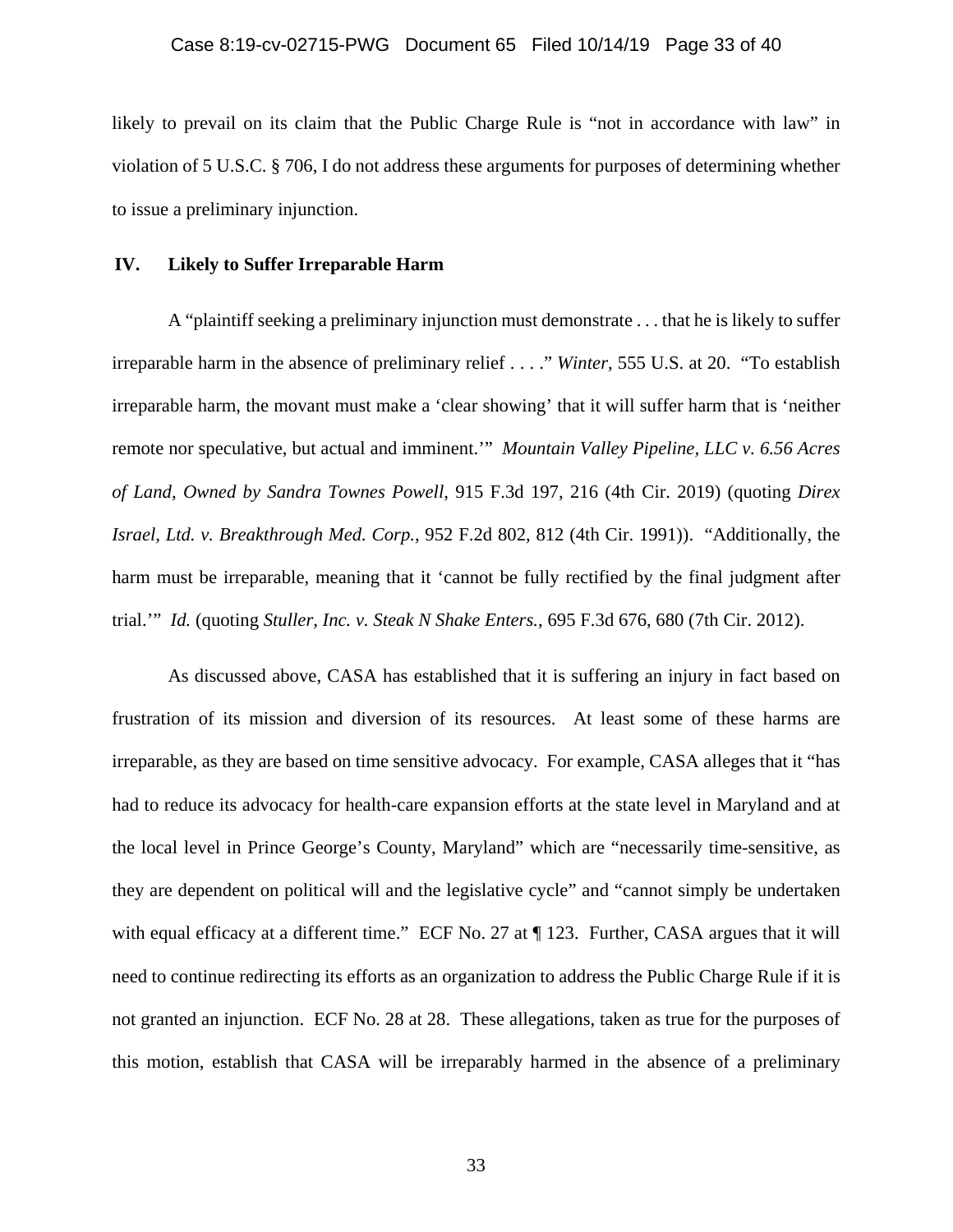#### Case 8:19-cv-02715-PWG Document 65 Filed 10/14/19 Page 34 of 40

injunction. *Cf. League of Women Voters of United States v. Newby*, 838 F.3d 1, 9 (D.C. Cir. 2016) (obstacles to organization's mission dependent on election cycle constituted irreparable harm).

### **V. The Balance of Equities and Public Interest**

CASA must also establish that "the balance of equities" tips in its favor and that "an injunction is in the public interest." *Winter*, 555 U.S at 20 (2008). Where, as here, the government is a party, these factors merge. *See Kravitz v. U.S. Dep't of Commerce*, 366 F. Supp. 3d 681, 755 (D. Md. 2019) (quoting *Pursuing Am. Greatness v.* FEC, 831 F.3d 500, 511 (D.C. Cir. 2016)).

 Plaintiffs argue that if a preliminary injunction is not granted, it will continue to suffer a frustration of its mission and diversion of its resources because of the Public Charge Rule. *See* ECF No. 28 at 43. Defendants argue that the government has a substantial interest in administering the national immigration system. *See* ECF No. 58 at 40. While this is true, preserving the status quo would not create a significant break in the enforcement of the immigration laws. Rather, it would allow DHS to continue administering the public charge admissibility standards in the way that it has done for arguably more than a century and at least since 1999 when the INS issued its Field Guidance. Therefore the balance of equities tips in favor of Plaintiffs and it is in the public interest to preserve the status quo and grant a preliminary injunction.

#### **VI. Remedy**

"Crafting a preliminary injunction is an exercise of discretion and judgment, often dependent as much on the equities of a given case as the substance of the legal issues it presents." *Trump v. Int'l Refugee Assistance Project*, 137 S. Ct. 2080, 2087 (2017) (per curiam). However, the scope of the relief "should be no more burdensome to the defendant than necessary to provide complete relief to the plaintiffs." *Califano v. Yamasaki*, 442 U.S. 682, 702 (1979). "An

34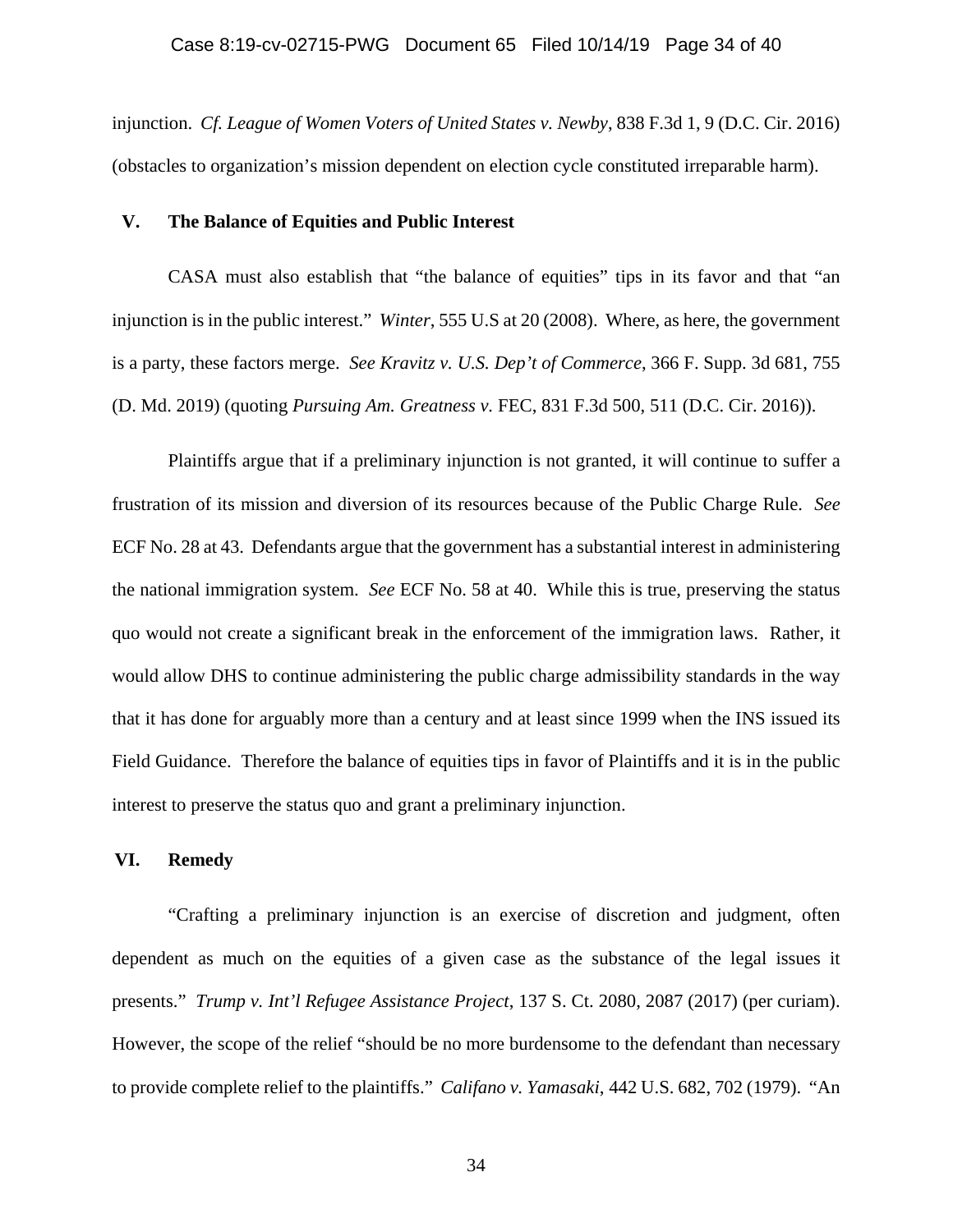### Case 8:19-cv-02715-PWG Document 65 Filed 10/14/19 Page 35 of 40

injunction should be carefully addressed to the circumstances of the case." *Virginia Soc'y for Human Life, Inc. v. Fed. Election Comm'n*, 263 F.3d 379, 393 (4th Cir. 2001), *overruled on other grounds by The Real Truth About Abortion, Inc. v. Fed. Election Comm'n*, 681 F.3d 544 (4th Cir. 2012). Nonetheless, "[n]ationwide injunctions are appropriate if necessary to afford relief to the prevailing party." *Id.*

Several factors weigh in favor of national injunction in this case. First, a nationwide injunction is appropriate to provide complete relief to CASA. CASA has over 100,000 members located in Maryland, Virginia, D.C., and Pennsylvania. ECF No. 27 at  $\P$  14. But the Rule also applies to all ports of entry in the United States, such that if CASA's members are traveling and enter through a port of entry outside of this geographic area, they could be subject to a Public Charge determination. More generally, if the Rule is only enjoined as to part of the country, that may create further confusion among CASA's membership. The upshot is that the alleged harms to CASA *as an organization* will continue while the Rule remains in effect, frustrating CASA's mission and causing it to continue to divert resources. *Cf. East Bay Sanctuary Covenant v. Trump*, 354 F.Supp. 3d 1094, 1120 (N.D. Cal. 2018) ("The Organizations' harms are not limited to their ability to provide services to their *current* clients, but extend to their ability to pursue their programs writ large . . . .)

Second, the ordinary remedy in APA challenges to a rulemaking is to set aside the entire rule if defective. *See Nat'l Min. Ass'n v. U.S. Army Corps of Engineers*, 145 F.3d 1399, 1409 (D.C. Cir. 1998) ("We have made clear that '[w]hen a reviewing court determines that agency regulations are unlawful, the ordinary result is that the rules are vacated—not that their application to the individual petitioners is proscribed.'") (quoting *Harmon v. Thornburgh,* 878 F.2d 484, 495 n. 21 (D.C.Cir.1989)); *Pennsylvania v. President United States*, 930 F.3d 543, 575–76 (3d Cir.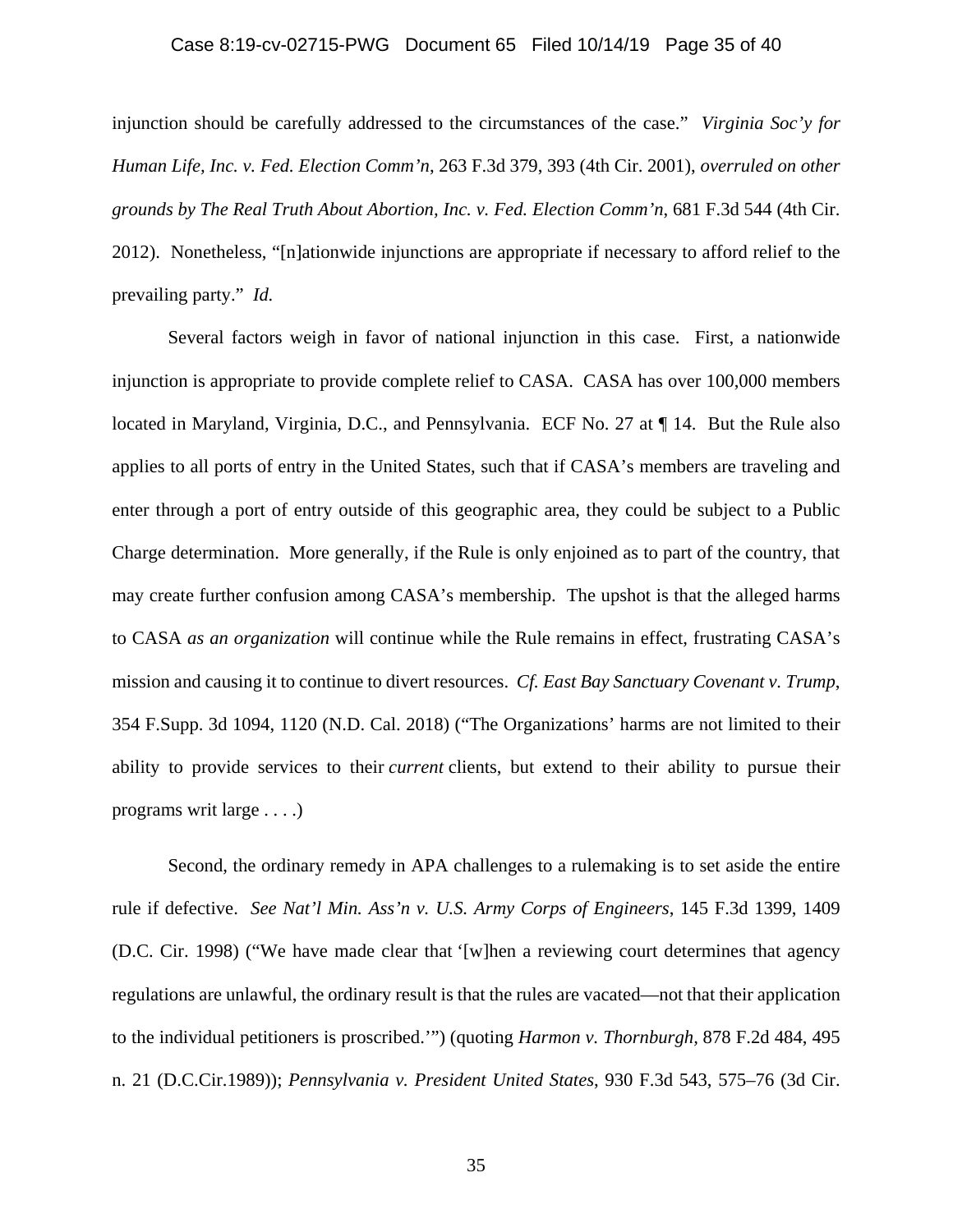### Case 8:19-cv-02715-PWG Document 65 Filed 10/14/19 Page 36 of 40

2019), *as amended* (July 18, 2019) ("[O]ur APA case law suggests that, at the merits stage, courts invalidate—without qualification—unlawful administrative rules as a matter of course, leaving their predecessors in place until the agencies can take further action. . . . [B]y enjoining enforcement of the Rules we provide a basis to ensure that a regulation that the States have shown likely to be proven to be unlawful is not effective until its validity is finally adjudicated.") Plaintiffs have established likelihood of success on the merits that the Public Charge Rule is "not in accordance with law" in violation of Section 706 of the APA. A nationwide preliminary injunction ensures that the Rule is not effective until its validity is fully adjudicated.

 Finally, the Fourth Circuit has recognized that "nationwide injunctions are especially appropriate in the immigration context, as Congress has made clear that 'the immigration laws of the United States should be enforced vigorously and *uniformly*.'" *Int'l Refugee Assistance Project v. Trump*, 857 F.3d 554, 605 (4th Cir.), *as amended* (June 15, 2017), *vacated and remanded on other grounds sub nom.*, *Trump v. Int'l Refugee Assistance*, 138 S. Ct. 353 (2017) (quoting *Texas v. United States*, 809 F.3d 134, 187–88 (5th Cir. 2015) (emphasis in original)); *see also E. Bay Sanctuary Covenant v. Trump*, 932 F.3d 742, 779 (9th Cir. 2018) ("In immigration matters, we have consistently recognized the authority of district courts to enjoin unlawful policies on a universal basis."); *but see E. Bay Sanctuary Covenant v. Barr*, 934 F.3d 1026, 1029 (9th Cir. 2019) (limiting injunction in immigration context to the Ninth Circuit where district court "fail[ed] to consider whether nationwide relief is necessary to remedy Plaintiffs' alleged harms."). The Public Charge Rule presents a major change in the immigration policy of the United States. A limited geographical injunction could create a patchwork of immigration policies applied across the nation. This is particularly serious, where, as here, dramatically different policies would be enforced depending on location. Therefore, preserving the "the vigorous and uniform enforcement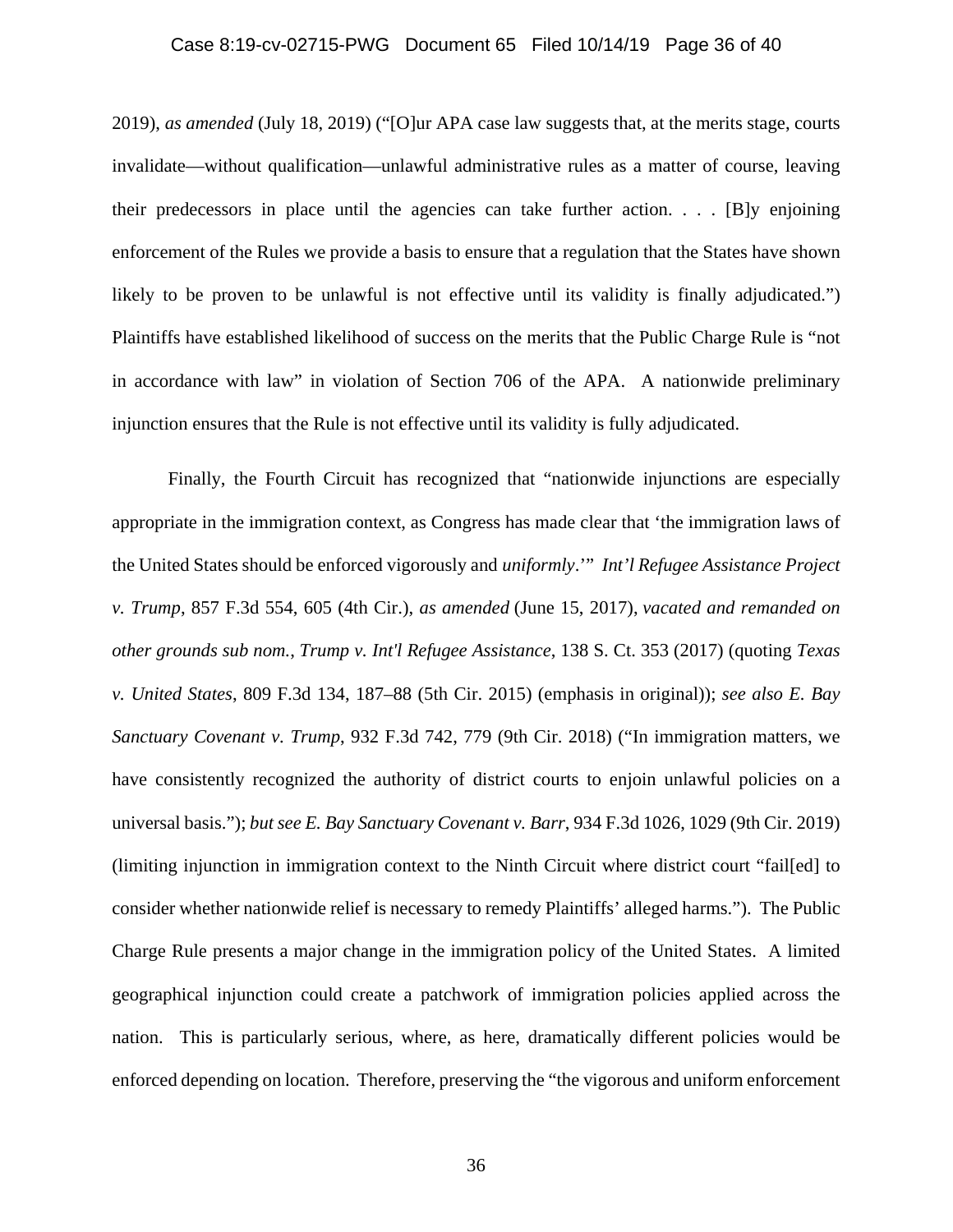### Case 8:19-cv-02715-PWG Document 65 Filed 10/14/19 Page 37 of 40

of immigration laws" weighs in favor of a nationwide injunction, particularly given that the nationwide scope of the immigration policies is tied to Plaintiffs' alleged harms.

 The Fourth Circuit instructed that this Court should be cautious in issuing nationwide injunction, because they could preclude other circuits from ruling on issues. *Virginia Soc'y for Human Life*, 263 F.3d at 393. "Such a result conflicts with the principle that a federal court of appeals's decision is only binding within its circuit." *Id.* (citing *United States v. Glaser,* 14 F.3d 1213, 1216 (7th Cir.1994); *Right to Life of Dutchess County, Inc. v. FEC,* 6 F.Supp.2d 248, 252 (S.D.N.Y.1998) (*RLDC* )). "A contrary policy would 'substantially thwart the development of important questions of law by freezing the first final decision rendered on a particular legal issue.'" *Id.* (quoting *United States v. Mendoza,* 464 U.S. 154, 160 (1984). A nationwide injunction could also "deprive the Supreme Court of the benefit of decisions from several courts of appeals." *Id.*

 These important concerns are mitigated in this case. Three other federal district courts have already considered challenges to the Public Charge Rule and issued injunctions and at least two other challenges are pending. *See* note 2, *supra*. Accordingly, at least the Second, Fourth, Seventh, and Ninth Circuits will have an opportunity to review these issues if the parties in these cases should appeal. Therefore a nationwide injunction here will not thwart the development of this legal issue or deprive the Supreme Court of the benefit of decisions from several courts of appeals.

Therefore, a nationwide preliminary injunction is appropriate in this case.

 This Court also should consider whether the preliminary injunction should apply to the President himself. Neither party has raised this issue. However, in *Int'l Refugee Assistance Project v. Trump*, the Fourth Circuit vacated a preliminary injunction against the President, finding it to be unwarranted. 857 F.3d at 605. The Fourth Circuit explained that "in general, 'this court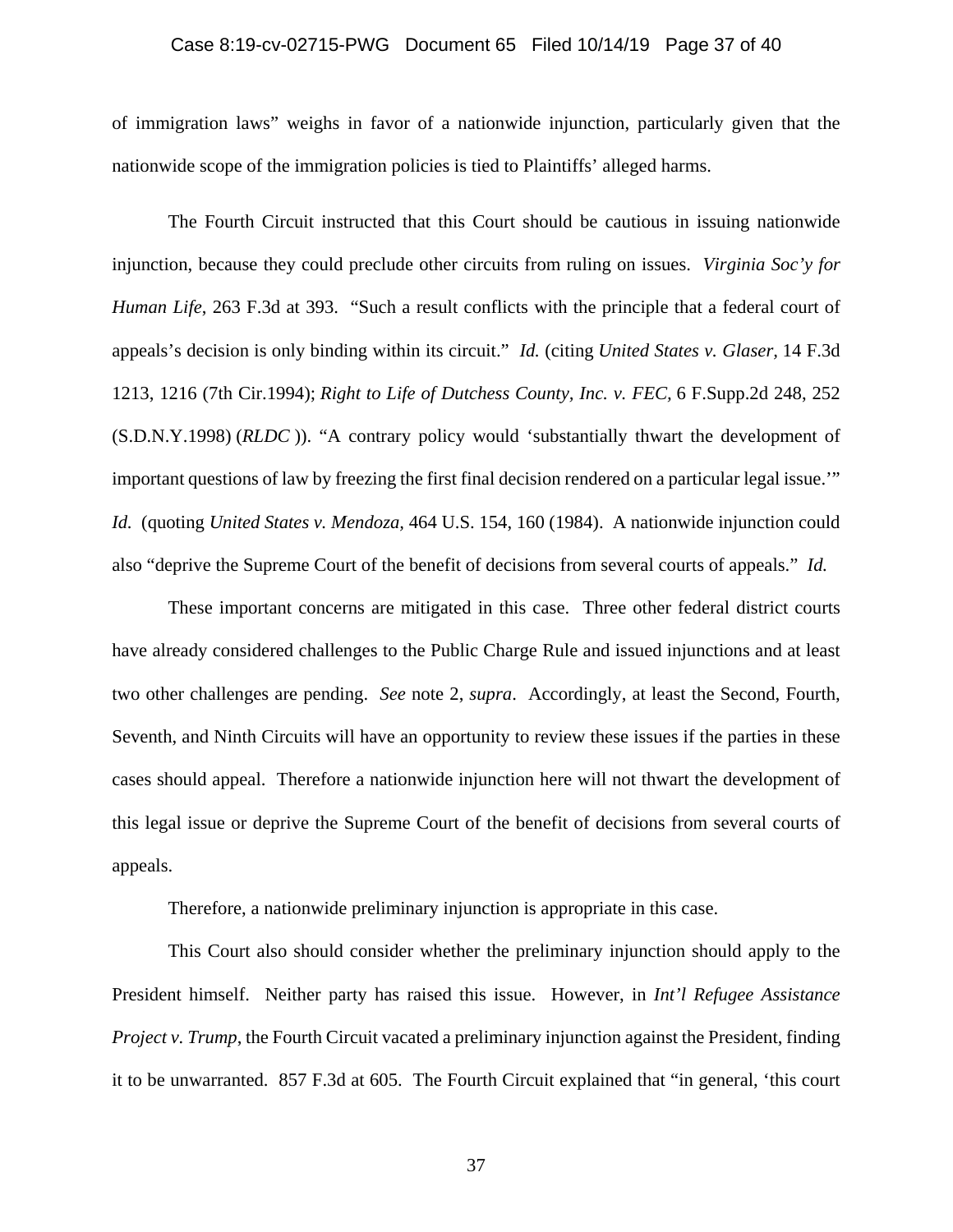### Case 8:19-cv-02715-PWG Document 65 Filed 10/14/19 Page 38 of 40

has no jurisdiction of a bill to enjoin the President in the performance of his official duties'" and that a "grant of injunctive relief against the President himself is extraordinary, and should . . . raise[ ] judicial eyebrows." *Id.* (quoting *Franklin v. Massachusetts*, 505 U.S. 788, 802–03 (1992) (opinion of O'Connor, J.)). Therefore "such relief should be ordered only in the rarest of circumstances." *Id.* Here a preliminary injunction against the President is not necessary to preserve the status quo and prevent irreparable harm to CASA. CASA has established a likelihood of success on the merits that the Public Charge Rule violates the APA. DHS and its officers and employees are enjoined from enforcing the Public Charge Rule during the pendency of this litigation. This does not present the "rarest of circumstances" in which a preliminary injunction should extend to the President.

 As an alternative or in addition to a preliminary injunction, Plaintiffs request that this Court postpone the effective date of the Rule. 5 U.S.C. § 705 ("On such conditions as may be required and to the extent necessary to prevent irreparable injury, the reviewing court . . . may issue all necessary and appropriate process to postpone the effective date of an agency action or to preserve status or rights pending conclusion of the review proceedings.") The standard for a preliminary injunction and a stay pursuant to 5 U.S.C. § 705 are the same. *See Texas v. EPA*, 829 F.3d 405, at 424, 435 (5th Cir. 2016); *Humane Soc'y of United States v. Gutierrez*, 558 F.3d 896, 896 (9th Cir. 2009); *Cronin v. U.S. Dep't of Agric.*, 919 F.2d 439, 446 (7th Cir. 1990); *Schwartz v. Covington*, 341 F.2d 537, 538 (9th Cir. 1965); *Assoc. Sec. Corp. v. SEC*, 283 F.2d 773, 774–75 (10th Cir. 1960); *Virginia Petroleum Jobbers Ass'n v. Fed. Power Comm'n*, 259 F.2d 921, 925 (D.C. Cir. 1958) (per curiam). Therefore, for the reasons discussed above, the effective date of the Rule is postponed during the pendency of this case.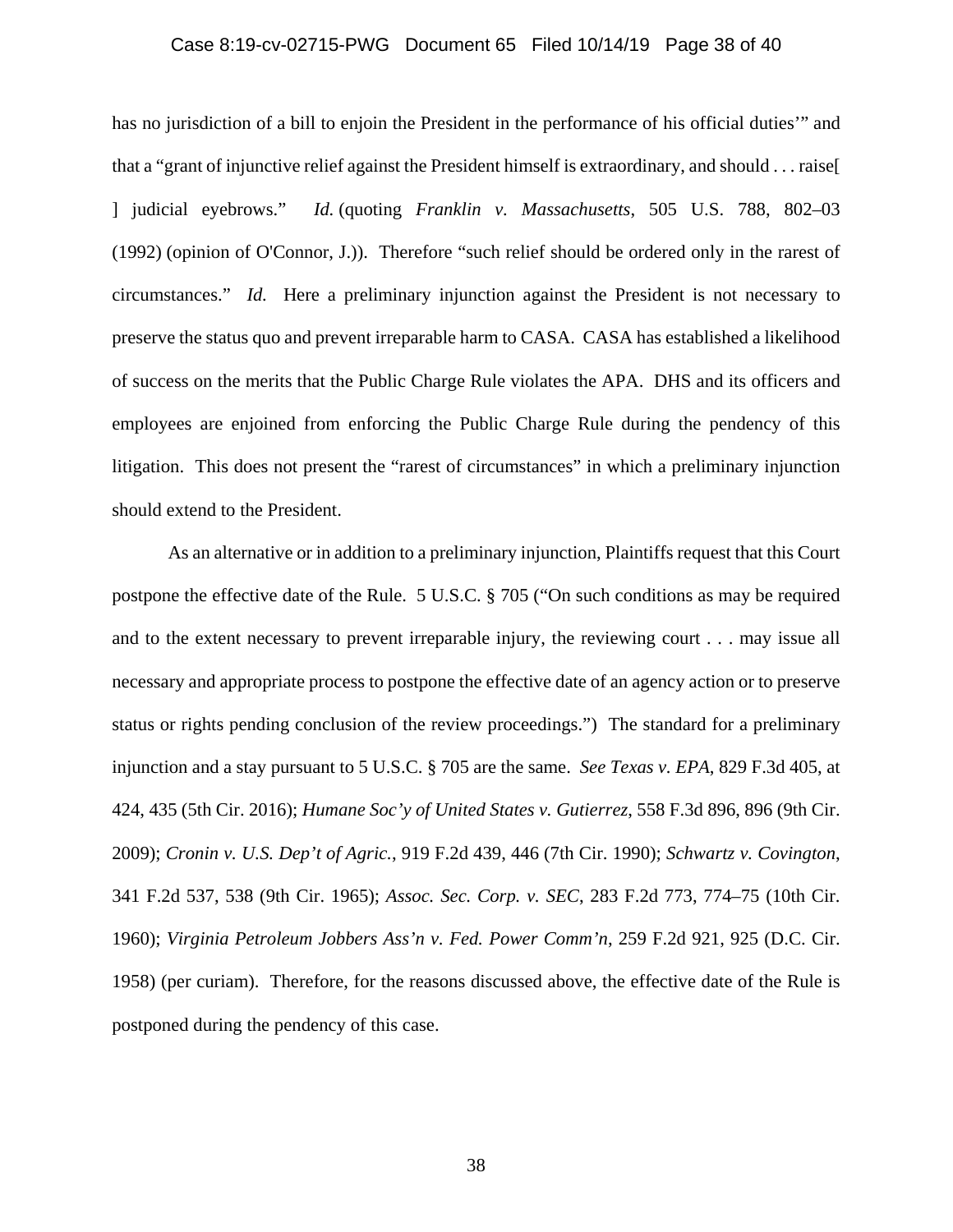# **Conclusion**

For the foregoing reasons, CASA de Maryland has made a "clear showing" that it should be granted a preliminary injunction and stay of the effective date of the Public Charge Rule. *Winter*, 555 U.S. at 22.

**\* \* \***